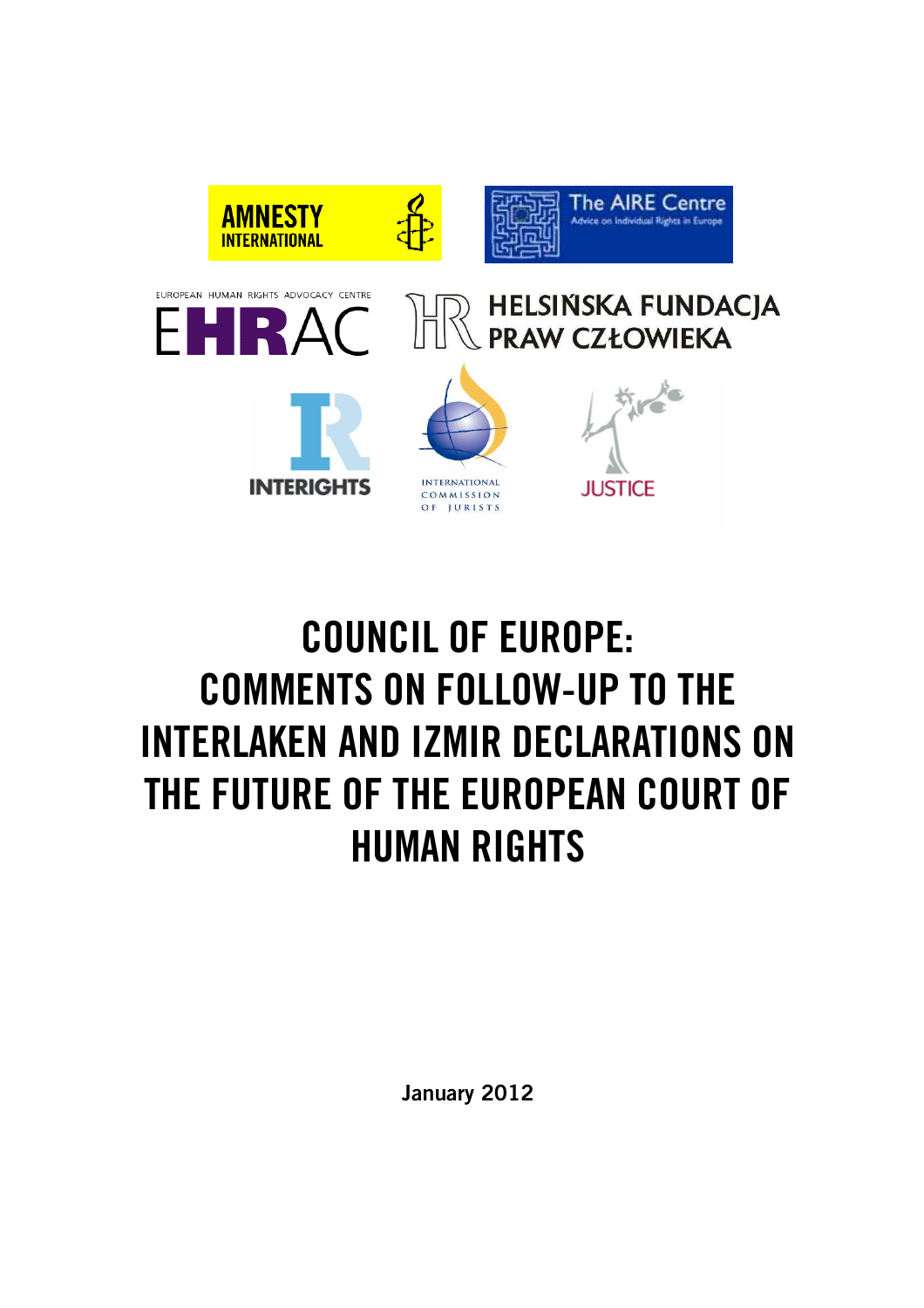# **CONTENTS**

| Executive summary and recommendations                                                          |
|------------------------------------------------------------------------------------------------|
|                                                                                                |
|                                                                                                |
|                                                                                                |
| Admissibility criteria and new procedural rules or practices concerning access to the Court 12 |
|                                                                                                |
|                                                                                                |
|                                                                                                |
|                                                                                                |
|                                                                                                |
|                                                                                                |
|                                                                                                |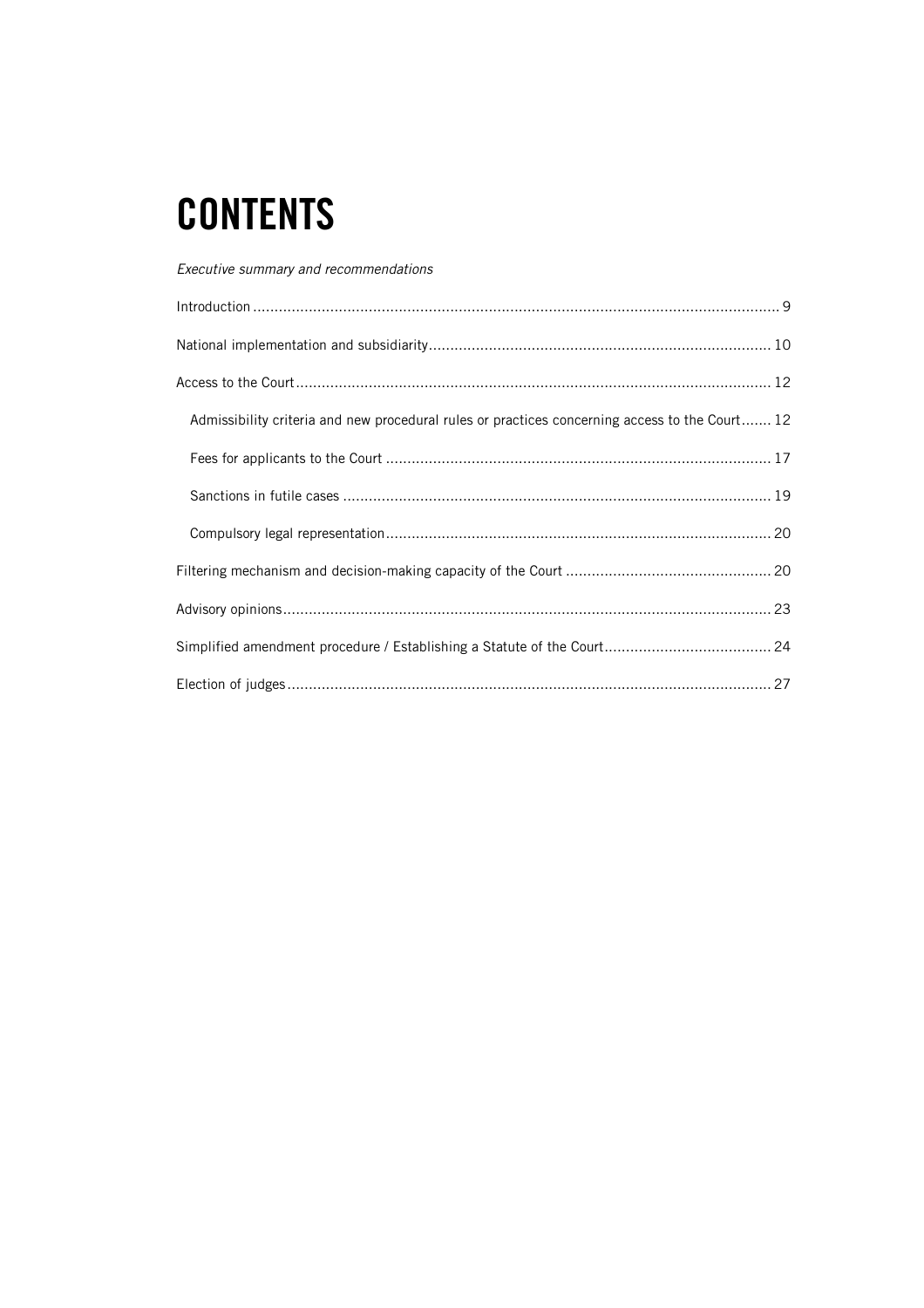# **EXECUTIVE SUMMARY AND RECOMMENDATIONS**

## **I - National implementation and subsidiarity**

The co-signing organizations **welcome and support** the emphasis placed in the Interlaken Declaration on action required at the national level to implement the European Convention on Human Rights (the Convention or ECHR) and the reaffirmation of related calls to state parties in the Izmir Declaration.

National implementation of the Convention rights, including the case-law of the European Court of Human Rights (the Court), is fundamental both to ensure respect for human rights in Europe and to alleviate the workload of the Court. The current large number of applications is largely due to the states' failure to effectively implement the Convention.

National implementation lies at the core of the principle of subsidiarity. In particular, subsidiarity puts the onus on states to implement their Convention obligations, and gives to the Court the competence to address gaps in the effective protection of all Convention rights. It does not seek to limit the Court's substantive jurisdiction.

#### **Recommendations:**

 Effective domestic implementation of the Convention must be the primary concern of all Council of Europe member states.

 Active steps to strengthen national implementation and reduce the high number of repetitive applications coming before the Court should be a necessary precursor to any further concrete steps towards agreement on reform of the Court.

■ National reports on implementation must inform an open and transparent reflection by the Committee of Ministers on what further action is warranted at the Council of Europe level to guide and assist states in meeting their Convention obligations.

 Adequate resources should be made available by the Committee of Ministers to provide for the effective analysis and scrutiny of each of the national reports.

## **II - Specific proposals for reform of the Court currently under discussion**

## **1. Access to the Court**

Effective access to the Court and respect for the right of individual application are of paramount importance to ensure proper protection of human rights in Europe. They should be protected at all times.

The co-signing organizations are **seriously concerned** by recent proposals which would severely affect access to the Court, including by way of introducing a new admissibility criterion and a sunset clause, as well as providing a wide discretion to the Court to pick and choose the cases it deems necessary to examine.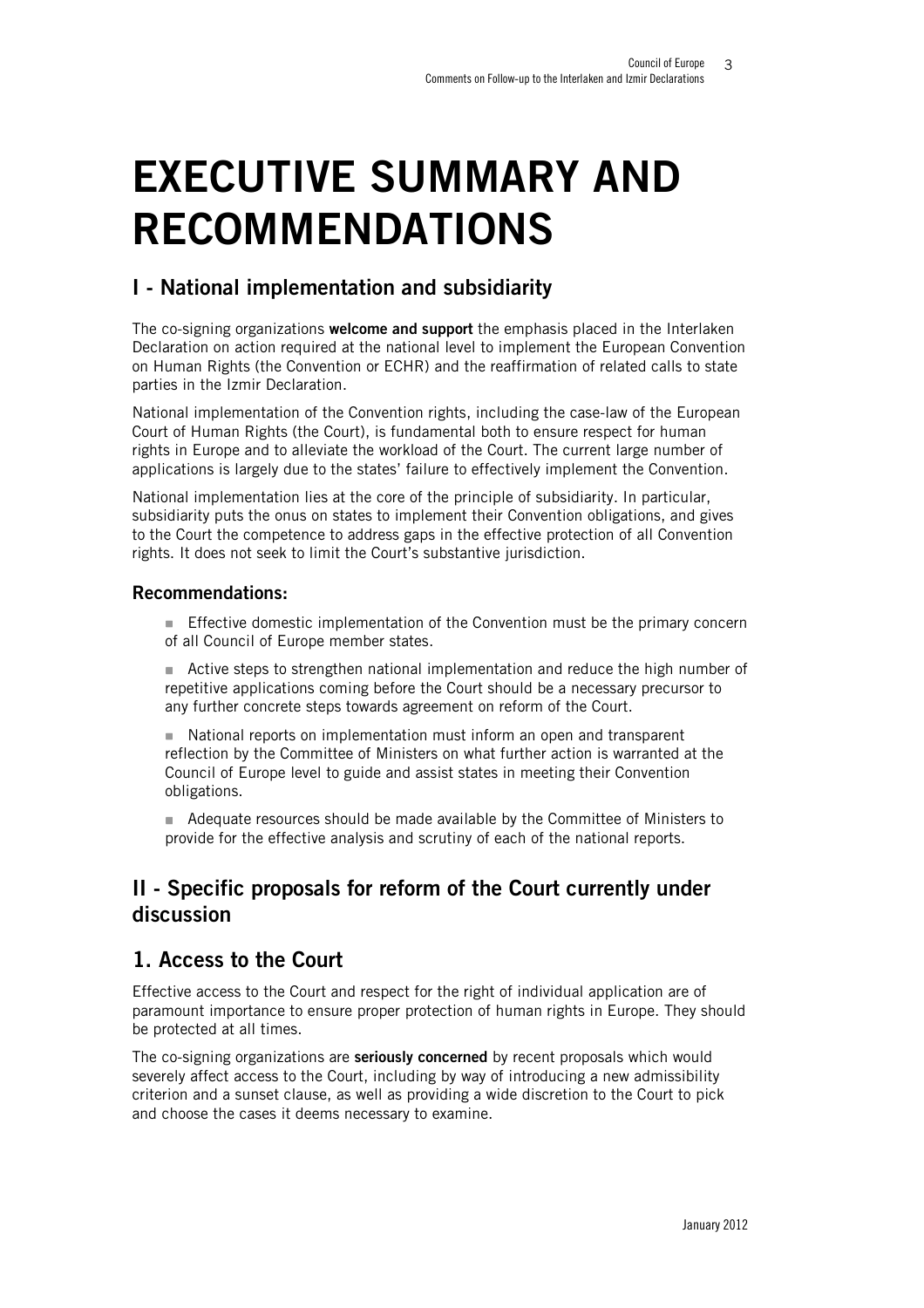### **a. Admissibility criteria and new procedural rules or practices concerning access to the Court**

#### *i. New admissibility criterion relating to cases where national courts have applied the Convention*

The co-signing organizations **strongly oppose** this proposal:

- The proper interpretation and implementation of the Convention rights by the domestic tribunals must be analysed by the Court at the merits stage, not at the admissibility stage.
- This proposal would result in the Court's mandate to assess compliance with the Convention being significantly limited and would run counter to the very purpose of Article 19 of the Convention.
- This proposal would significantly limit the Court's substantive jurisdiction, which is at odds with the principle of subsidiarity.

#### *ii. Sunset clause*

The co-signing organizations **strongly oppose** this proposal:

 $\blacksquare$  By having his/her case automatically struck out of the Court's list of cases for a reason not pertaining to his/her application, but to the passing of a certain period of time, and prior to any judicial assessment of his/her case, the applicant's right of individual petition guaranteed by Article 34 ECHR would be violated.

#### *iii. Amendment of Article 35(3)(b) ECHR*

The co-signing organizations **oppose** this proposal:

- The "duly considered" safeguard clause constitutes a clear illustration of the principle of subsidiarity.
- The fundamental value of this safeguard clause is to avoid a denial of justice, a fundamental principle of the rule of law.

#### *iv. Discretion of the Court to decide which cases to examine*

The co-signing organizations **oppose** this proposal:

Although this proposal is only very succinctly elaborated at this stage, it appears that the option envisaged would significantly restrict the right of individual application and adversely change the nature of the current judicial system of protection of human rights established by the Convention.

### **b. Fees for applicants to the Court**

The co-signing organizations **strongly oppose** this proposal:

■ On the principle

The introduction of a system of fees would significantly undermine the right of individual application to the Court and deter well-founded applications.

■ On the modalities:

The principal objective of a possible system of fees has been described as a measure to reduce the number of clearly inadmissible applications while at the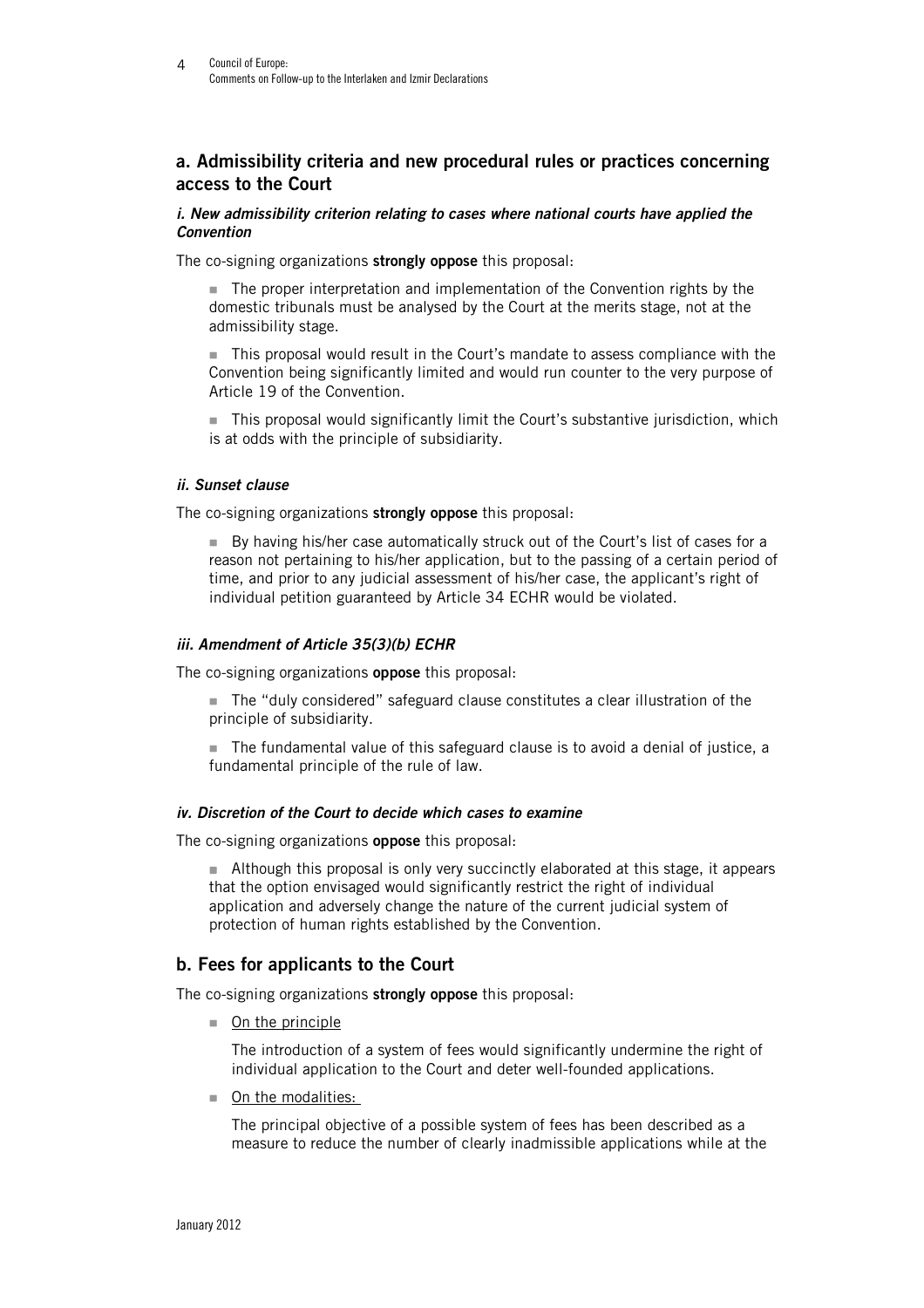same time not deterring well-founded ones. The analysis of the main aspects and possible options of a system of fees as set out in the Steering Committee for Human Rights (CDDH) report on this issue confirms the impracticability of such an objective. Maximising the deterrent effect on clearly inadmissible applications while minimising the deterrent effect on well-founded applications, the risk of a discriminatory effect between applicants, as well as the administrative and budgetary consequences, cannot be properly reconciled.

#### **c. Sanctions in futile cases**

The co-signing organizations **do not support** this proposal:

 We note that the CDDH report on this issue neither gives an indication of the scope of the actual problem the Court faces with respect to futile applications, nor demonstrates that the proposed sanction scheme would in fact substantially reduce the number of such applications to the Court.

 There may very likely be situations where would-be applicants with well-founded applications may refrain from seeking redress because of the threat of a sanction.

 Most importantly, a system of sanctions as set out in the CDDH report would adversely affect the right of individual application where someone has his/her application rejected on account of his/her failure to pay the penalty for a previous application, rather than for a reason pertaining to his/her new application.

It would send an unfortunate message about the current challenges the Court faces if sanctions are imposed on applicants who submit clearly unmeritorious cases, while states that persistently fail to execute judgments in repetitive cases are not sanctioned, despite the significant burden the large number of repetitive cases pose for the Court.

#### **d. Compulsory legal representation**

The co-signing organizations believe that the current proposal for compulsory legal representation **cannot be supported**:

 Unless legal aid is available at the national level in all 47 CoE member states for people who do not have the means to pay for a lawyer, and suitably qualified and trained lawyers are available to potential applicants, compulsory legal representation risks denying people with well-founded human rights claims access to the Court.

#### **Recommendations:**

 Any future reforms must ensure that the right of individual application is preserved and individuals seeking redress for violations of any of their rights under the Convention have effective access to the Court.

The substantive jurisdiction of the Court must be preserved in order not to weaken the Court's mandate under the Convention to ensure the observance of the engagements undertaken by member states in the Convention and its Protocols.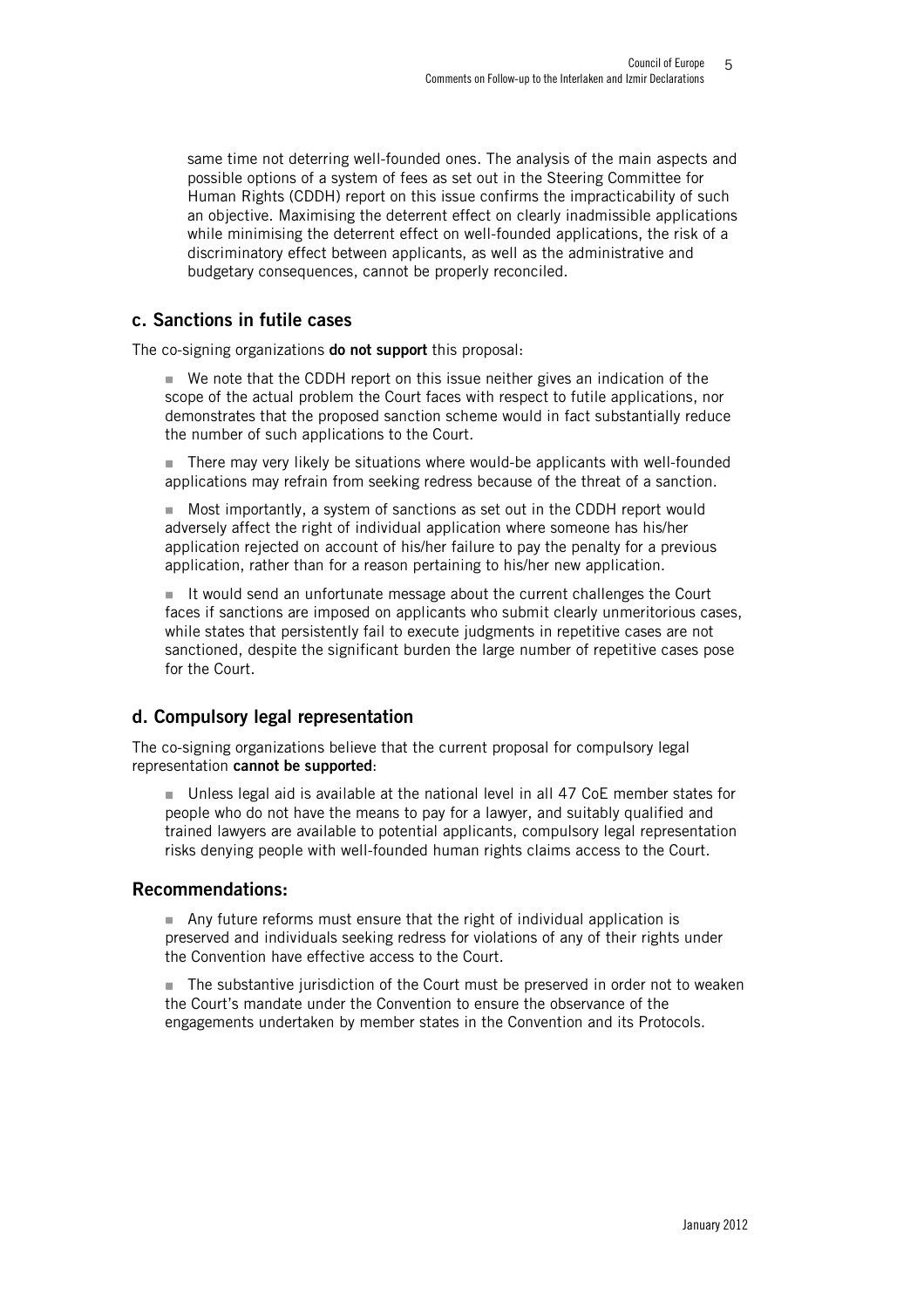## **2. Filtering mechanism and decision-making capacity of the Court**

The co-signing organizations welcome the recent information provided by the Court's Registry, which has shown that very considerable progress has already been made under Protocol 14 in speeding up processing of manifestly inadmissible cases through the use of single judges. The fact that these effects have taken some time to emerge only indicates that the impact of Protocol 14 may yet be even more significant.

### **a. Decision-making capacity of the Court**

#### *Ad litem judges*

The co-signing organizations **welcome and support** this proposal:

The judges could be drafted to the Court on a short-term basis to address overloads in the Court's work as they arise.

 They could sit in any formation of the Court other than the Grand Chamber or the Plenary.

This proposal has the merit of flexibility, and would ensure the most efficient use of resources, adjusting to pressures in the Court's caseload that may change over time.

It would notably assist the Court in addressing the backlog of Committee and Chamber cases.

### **b. New filtering mechanism**

#### *i. Power of Registry lawyers to decide on admissibility of applications, including in singlejudge cases*

The co-signing organizations **oppose** this proposal:

 Any amendment to the Convention should preserve the principle of judicial decision-making in all cases brought before the Court.

 Public confidence in a decision by a judge who is independent and is bound by judicial obligations of impartiality will be considerably greater than where the decision is made by an official.

#### *ii. Additional so-called "junior" judges responsible for filtering of clearly inadmissible and of repetitive applications*

Clearly inadmissible applications (single-judge cases) The co-signing organizations **welcome** this proposal:

 An additional cadre of judges, recruited specifically to adjudicate on manifestly inadmissible cases could provide a credible and viable means of strengthening the Court's capacity for filtering.

Repetitive admissible cases (Committee cases) The co-signing organizations **oppose** this proposal:

These cases often arise from serious systemic dysfunctions and are the product of some of the most intractable human rights problems in the Council of Europe region.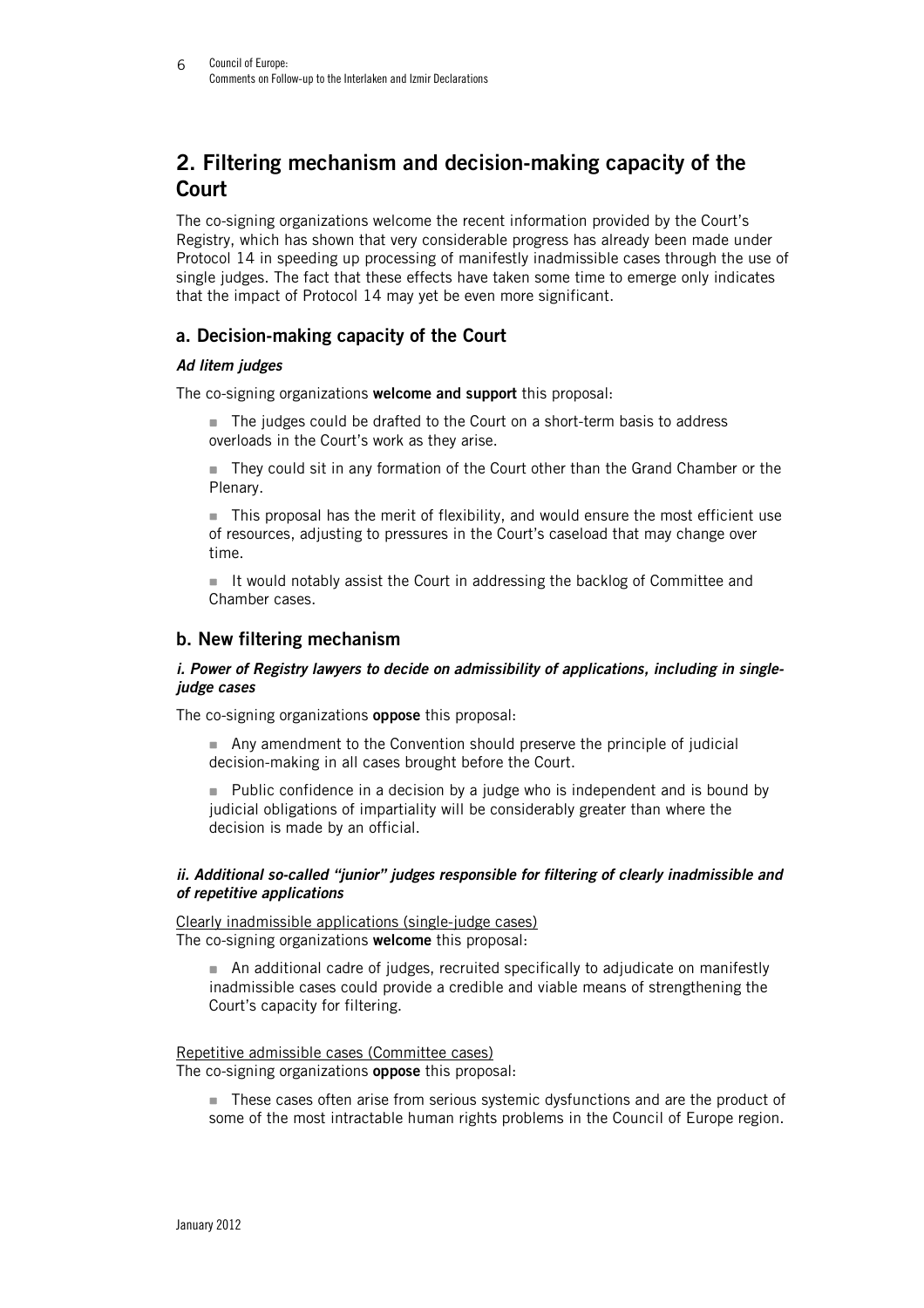Delegating the power to rule on repetitive cases to less experienced judges of the Court may send a misleading signal that the issue concerned in a repetitive case is of lower priority, whereas in fact such cases are of critical importance to the whole system of human rights protection in Europe.

#### **Recommendations:**

 With regard to the proposal of having *ad litem* judges dealing with Single-Judge, Committee and Chamber cases:

i. In any new system of *ad litem* judges, new judges recruited shall be of similar status and experience to other judges of the Court.

■ With regard to the proposal of having so-called "junior" judges added to the filtering mechanism:

- i. Any new panel of judges should be suitably qualified, possessing qualifications necessary for the appointment to judicial office as well as independence, expert knowledge of the case law of the Court and of its two official languages.
- ii. As far as possible, they should include judges familiar with the languages and legal systems of the states in respect of which the applications are made.
- With regard to resources:
	- i. It is essential, if the Interlaken Declaration's objectives of eliminating the backlog and preventing its recurrence are realistically to be achieved, that the need for additional resources be acknowledged, and that the Committee of Ministers make a commitment to provide such resources to the Court and the Registry.

### **3. Advisory opinions**

The co-signing organizations **welcome** this proposal to empower the Court to give opinions at the request of national courts against whose decisions there is no judicial remedy under national law.

#### **Recommendations**

- Clear deadlines shall ensure that adverse delays in the domestic proceedings are avoided.
- In any event the applicant shall retain the right to bring his/her case to the Court under Article 34 ECHR.

## **4. Simplified amendment procedure/Establishing a Statute of the Court**

The co-signing organizations **support in principle** the proposal to create a mechanism allowing for the simplified amendment of certain organizational provisions of Part II of the Convention.

The co-signing organizations **strongly oppose** the transfer of provisions of the Rules of Court to any instrument where they could be subject to a simplified amendment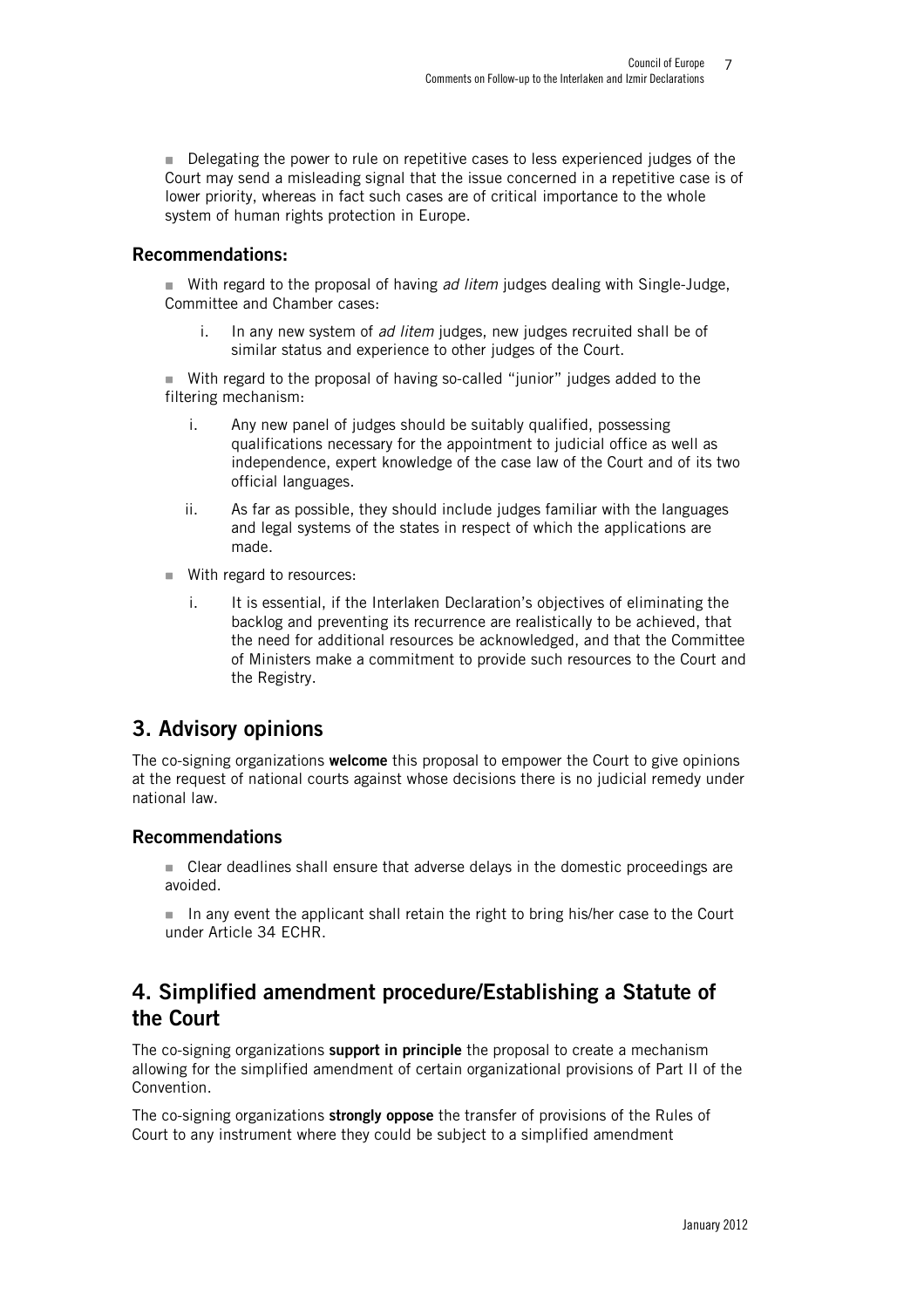procedure.

In case provisions related to interim measures (Rule 39), pilot judgment procedure (Rule 61) and unilateral declarations are transferred to the Convention or a Statute, the cosigning organizations **consider** that only the core principles underpinning these procedures may be subject to such a transfer, provided they are neither amended in scope and substance nor subject to any simplified amendment procedure.

#### **Recommendations**

■ The purpose of any simplified amendment procedure of the Convention must be to maintain a strong Court with enhanced ability to respond flexibly to changes in its caseload, in order to most effectively fulfil its role under Article 19 ECHR.

Any such instrument should be designed to support the Court in delivering prompt and effective justice to individual applicants in accordance with the right of individual petition.

## **5. Election of judges**

The co-signing organizations **welcome** the creation of a panel of experts to advise on the candidates for election as judges.

The co-signing organizations also **welcome** the preparation of a draft non-binding Committee of Ministers' instrument codifying and clarifying existing norms and standards to better guide national practices for the selection of judicial candidates.

### **Recommendation**

 The Parliamentary Assembly of the Council of Europe should continue to strengthen its procedures in order to ensure a robust and transparent scrutiny of the list of candidates submitted by states, as well as of the quality of nomination processes at the domestic level.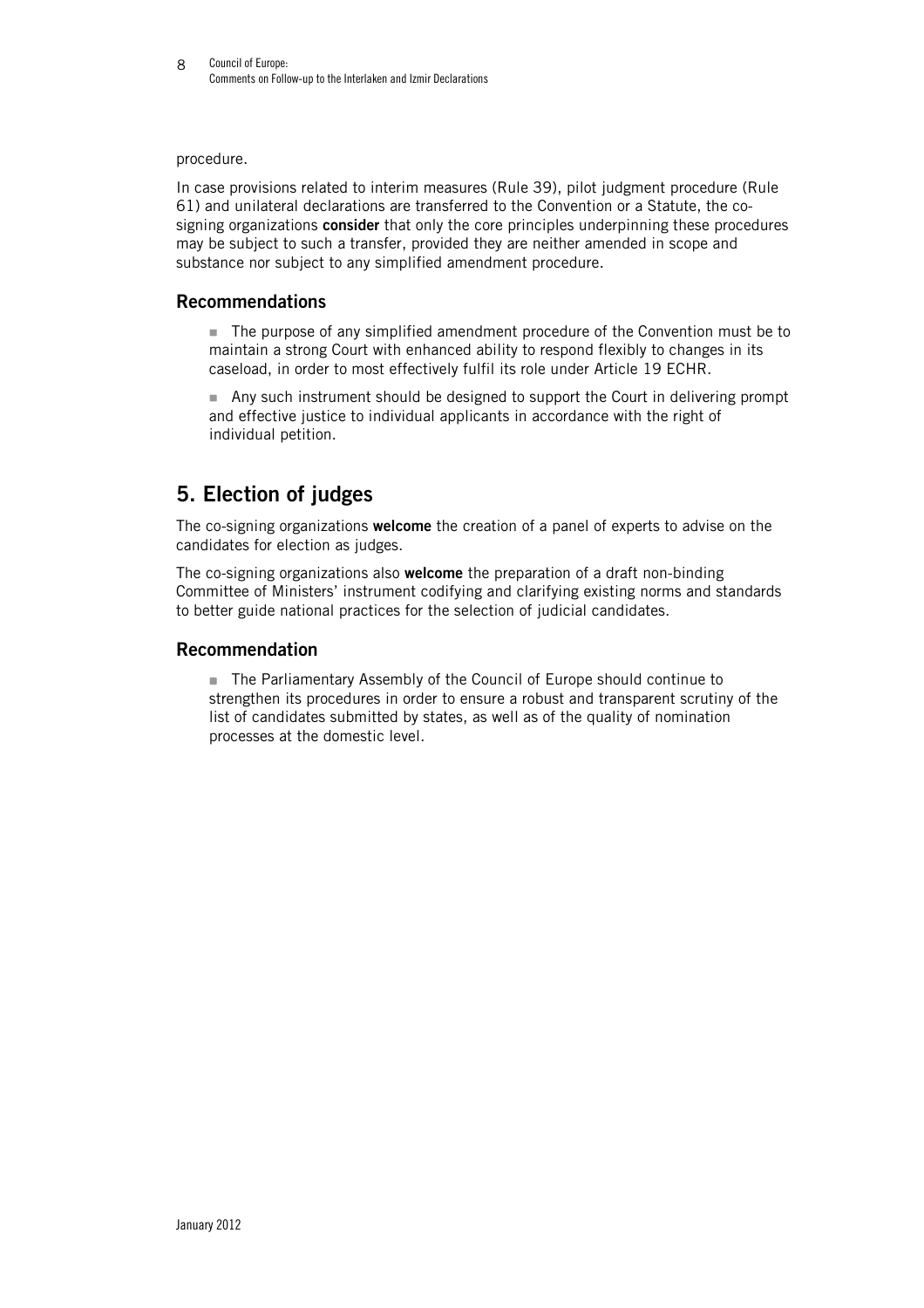# **INTRODUCTION**

1. Amnesty International, the AIRE Centre, the European Human Rights Advocacy Centre (EHRAC), the Helsinki Foundation for Human Rights (HFHR), INTERIGHTS, the International Commission of Jurists (ICJ) and JUSTICE welcome the opportunity to provide the following comments on the follow-up to the Interlaken and Izmir Declarations on future reforms of the European Court of Human Rights.<sup>1</sup>

2. This document focuses in particular on the various reform proposals which are currently being discussed in the context of the preparation of the Steering Committee for Human Rights' (CDDH) Final Report to the Committee of Ministers on measures requiring amendment of the European Convention on Human Rights.<sup>2</sup> We particularly raise concerns about new proposals raised at a late stage in the work of the CDDH by a number of states. We are concerned that these proposals – which include the introduction of a new restrictive admissibility criterion and of a sunset clause – would severely damage the right to individual petition.

3. Amnesty International, the AIRE Centre, the European Human Rights Advocacy Centre (EHRAC), the Helsinki Foundation for Human Rights (HFHR), INTERIGHTS, the International Commission of Jurists (ICJ) and JUSTICE consider that any reforms to the Convention system, including to the European Court of Human Rights, should ensure better implementation of the Convention by the 47 member states of the Council of Europe at national level. The European Court of Human Rights must be a strong Court, accessible to individuals who are victims of violations of their Convention-protected rights and who have had no effective redress domestically. It should be a Court which will give a reasoned decision on whether a case is admissible, or a reasoned judgment on the merits of a case, without undue delay. To these ends we consider that any reforms to the Court should ensure that:

■ the role of the Court in protecting all human rights under the Convention is preserved, and its independence and authority are respected;

http://www.coe.int/t/dghl/standardsetting/conferenceizmir/INTERLAKEN%20DECLARATION%20final\_en.pdf. From 26-27 April 2011 Ministers and other senior officials from the 47 Council of Europe member states met in Izmir, Turkey, to take stock of the reform process launched at the Interlaken Conference and give further directions for the ongoing reform process. The text of the *Izmir Declaration and Follow-up Plan* is available at: http://www.coe.int/t/dghl/standardsetting/conferenceizmir/Declaration%20Izmir%20E.pdf.

<sup>2</sup> It draws on previous joint comments our organizations provided in relation to the earlier CDDH report to the Committee of Ministers on measures resulting from the Interlaken Declaration that do not require amendment of the Convention and other joint statements and positions the organizations have issued in the course of the ongoing discussions about the reform of the Court. See Joint NGO document *Council of Europe: Comments on follow-up of the Interlaken Declaration*, December 2010,

http://www.amnesty.org/en/library/info/IOR61/018/2010/en. See also: *Joint statement for the High Level Conference on the future of the European Court of Human Rights, Izmir, Turkey (26-27 April 2011)*, 19 April 2011, http://www.amnesty.org/en/library/info/IOR61/008/2011/en; and *Human rights in Europe: Decision time on the European Court of Human Rights*, December 2009,

http://www.amnesty.org/en/library/info/IOR61/009/2009/en.

<sup>&</sup>lt;sup>1</sup> See *Interlaken Declaration and Plan of Action*, adopted in February 2010 at a Ministerial level conference on the future of the European Court of Human Rights,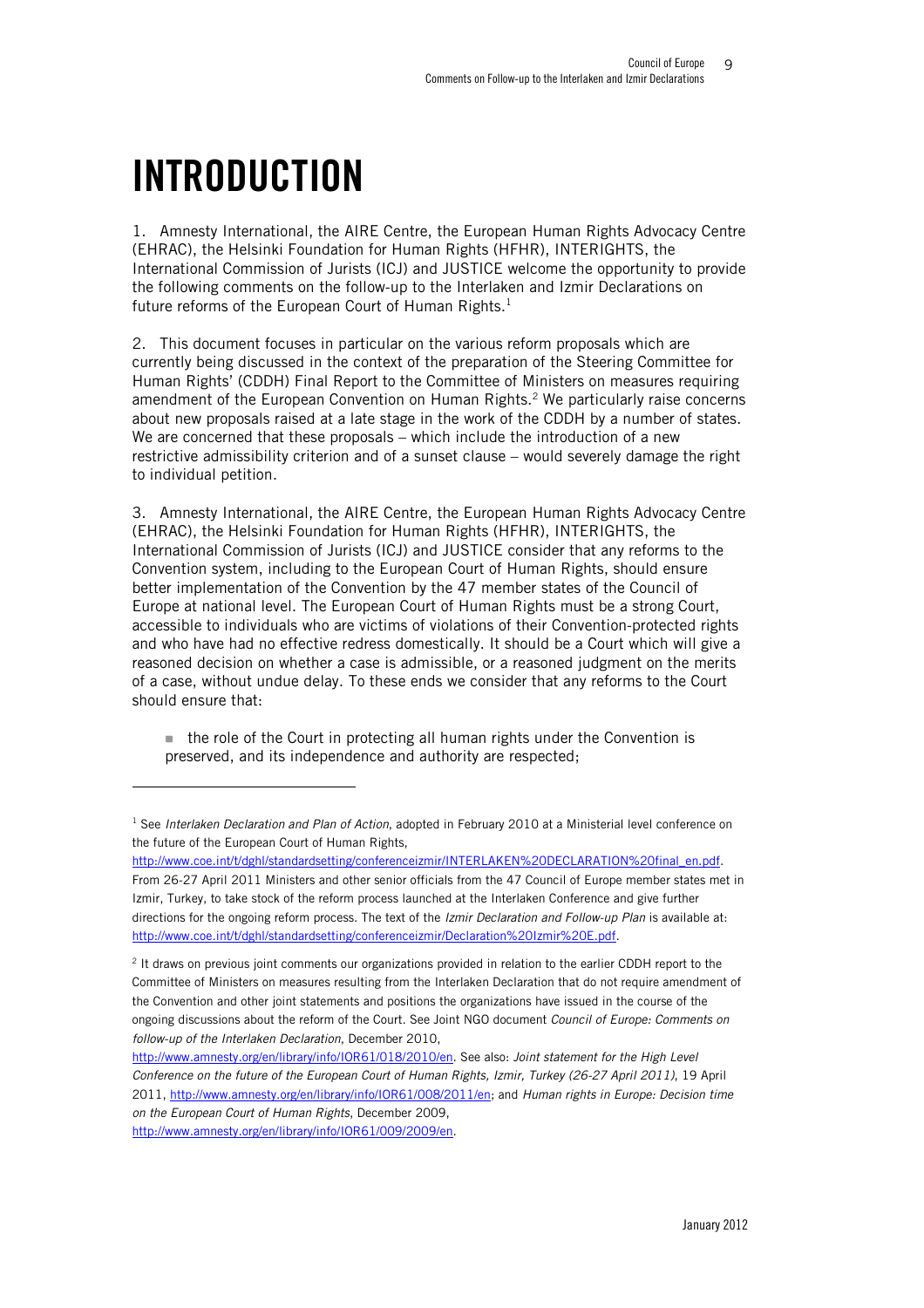$\blacksquare$  the fundamental right of individual petition is preserved and not further curtailed;

 there is an efficient, fair, consistent, transparent and effective screening of applications received, in order to identify the admissible applications from the very high proportion (around 90 per cent) of applications that are inadmissible under the current criteria;

**judgments are given within a reasonable time, particularly in cases where time is** of the essence, or that raise repetitive issues where the Court's case law is clear and those that arise from systemic problems;

■ the Court, including its Registry, is given adequate financial and human resources, without adversely impacting the budgets of other Council of Europe human rights mechanisms and bodies;

**a** appropriate solutions to the problems faced by the Court are devised, including measures taken by states at national level, on the basis of informed analysis and transparent evaluation of both the root of the problems and recent and future reforms.

# **NATIONAL IMPLEMENTATION AND SUBSIDIARITY**

4. Amnesty International, the AIRE Centre, the European Human Rights Advocacy Centre (EHRAC), the Helsinki Foundation for Human Rights (HFHR), INTERIGHTS, the International Commission of Jurists (ICJ) and JUSTICE have welcomed the emphasis placed in the Interlaken Declaration on action required at the national level to implement the Convention and the reaffirmation of related calls to state parties in the Izmir **Declaration** 

5. Noting that over 83 per cent of the Court's more than 13,000 judgments over the last 50 years have found at least one violation of the Convention, it is clear that better implementation of the Convention at national level would mean greater respect for human rights throughout Europe. It would also reduce the need for individuals to apply to the Court for redress. Active steps by member state governments to implement the Convention in national law, policy and practice are fundamental to making a reality of the principle of subsidiarity, according to which the primary responsibility for protecting Convention rights lies with the member states.

6. Against this background, we regret the increasing use of the term *subsidiarity* coupled with proposals which, in our view, are designed to limit the substantive jurisdiction of the Court without provision being made for substantive improvements to domestic arrangements for the implementation of Convention rights. The reference in the UK Objectives for its Chairmanship of the Committee of Ministers to the role of the Court as "subsidiary" is particularly regrettable. We consider that effective reprioritisation of reforms focused on subsidiarity must recognise that the primary responsibility for domestic implementation goes hand in hand with the supervisory jurisdiction of the Court, which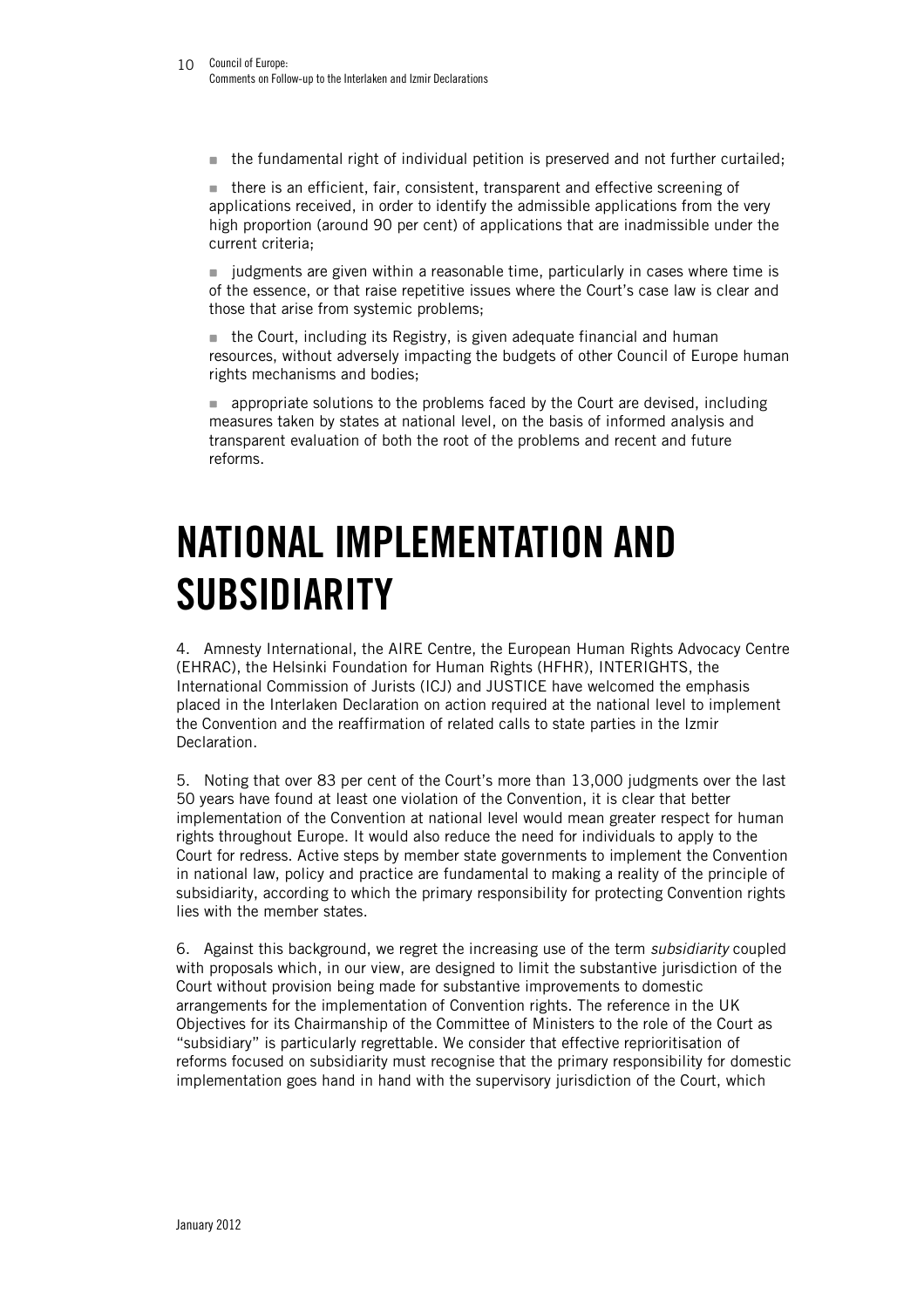must be protected and respected in any future reforms as we have set out above.<sup>3</sup>

7. We have noted that some 50 per cent of the judgments that the Court has issued over the last 50 years are on repetitive issues. It is therefore axiomatic that the way to ensure the reduction of repetitive cases is for each member state to ensure the "full, effective and rapid execution of the final judgments of the Court" 4 . We warmly welcome the encouragement to states to take steps to improve domestic execution of judgments in the Interlaken Action Plan. However, a lot of work remains to be done to encourage national authorities, including parliaments, to play a more active role in ensuring timely execution of the Court's judgments.

8. Effective engagement by national authorities with the positive steps for improving domestic arrangements for national implementation across the Council of Europe is at the heart of the reprioritisation of subsidiarity in the implementation of the Convention. Active steps to strengthen national implementation and reduce the high number of repetitive applications coming before the Court should be a necessary precursor to any further concrete steps towards agreement on reform of the Court.

9. National reports on the implementation of the steps outlined in the Interlaken Action Plan were due to be submitted before the end of 2011. We encourage states to engage proactively in the process of their review, which must be one of genuine scrutiny and engagement with progressive reform towards the improvement of existing mechanisms for domestic implementation of Convention rights. Contracting parties must be ready to engage in reviewing progress across domestic boundaries, to share from positive examples of good practice and to press for further reform to strengthen national implementation where necessary.

10. We reiterate our recommendation that adequate resources should be made available by the Committee of Ministers to provide for the effective analysis and scrutiny of each of the national reports. In this regard, all national reports as well as the findings emanating from their analysis shall be made publicly available and widely disseminated without delay, in order to serve as the basis of an open and transparent reflection by the Committee of Ministers on what further action is warranted at the Council of Europe level to guide and assist states in meeting their Convention obligations.<sup>5</sup>

11. We welcome the draft recommendation of the PACE Committee on Legal Affairs and Human Rights that national parliaments should be engaged with the process of reporting under the Interlaken Declaration. We consider that PACE, and specifically, the Committee on Legal Affairs and Human Rights would be particularly well placed to conduct independent scrutiny of the reporting process and encourage the Committee to allocate time and resources for this purpose.<sup>6</sup>

<sup>3</sup> See also *Joint statement on the United Kingdom's priorities and objectives for its Chairmanship of the Committee of Ministers of the Council of Europe*, 4 November 2011, http://www.amnesty.org/en/library/info/IOR61/013/2011/en.

<sup>4</sup> See paragraph 7 of the Interlaken Declaration.

<sup>5</sup> Joint NGO document *Council of Europe: Comments on follow-up of the Interlaken Declaration*, December 2010, paragraph 16.

<sup>6</sup> AS/JUR (2011) 44, Committee on Legal Affairs and Human Rights, *Guaranteeing the authority and effectiveness of the European Convention on Human Rights,* Report, 4 November 2011, paras 5 (Draft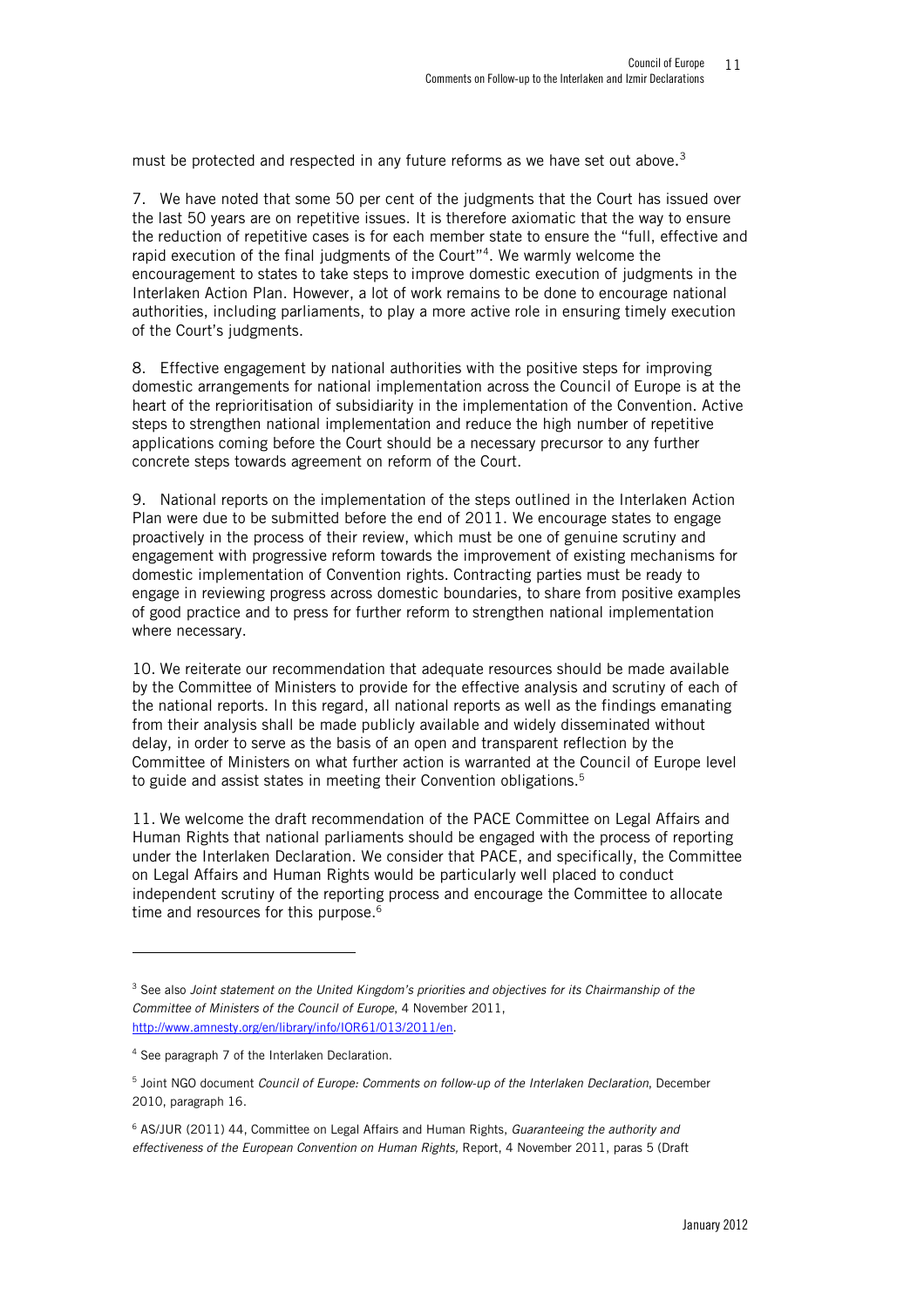# **ACCESS TO THE COURT**

12. As both the Interlaken and the Izmir Declarations reaffirmed, the right of individual application is a "cornerstone" of the Convention system<sup>7</sup>. Any future reforms must therefore ensure that the right of individual application is preserved and individuals seeking redress for violations of their rights under the Convention have effective access to the Court.

### ADMISSIBILITY CRITERIA AND NEW PROCEDURAL RULES OR PRACTICES CONCERNING ACCESS TO THE COURT

13. Amnesty International, the AIRE Centre, the European Human Rights Advocacy Centre (EHRAC), the Helsinki Foundation for Human Rights (HFHR), INTERIGHTS, the International Commission of Jurists (ICJ) and JUSTICE have serious concerns regarding recent proposals which would restrict access to the Court for alleged victims of human rights violations. Moreover, some of these proposals have been made at a very late stage in the discussion cycle, i.e. only a few months before the CDDH has to send its final report to the Committee of Ministers. This timing is particularly unfortunate given the adverse impact these proposals would have on the right of individual petition to the Court. Reform proposals need to be carefully and thoroughly thought through during a transparent process of effective consultation with all relevant stakeholders.

#### **New admissibility criterion relating to cases where national courts have applied the Convention**

14. According to this proposal<sup>8</sup>, a new criterion would render inadmissible applications that are substantially the same as a matter which has already been examined by a domestic tribunal applying the Convention rights. Very limited exceptions to this criterion would be included, namely where the domestic tribunal had manifestly erred in its interpretation or application of the Convention rights, or where the application raised serious questions affecting the interpretation or the application of the Convention.

15. Amnesty International, the AIRE Centre, the European Human Rights Advocacy Centre (EHRAC), the Helsinki Foundation for Human Rights (HFHR), INTERIGHTS, the International Commission of Jurists (ICJ) and JUSTICE strongly oppose this proposal, which would significantly limit the substantive jurisdiction of the Court and could, in practice, undermine the universal application of the Convention rights across the Council of Europe.

16. At the outset, we wish to highlight that this proposal does not address so-called fourth-instance applications. The fourth-instance doctrine, as applied under fourthinstance applications, mainly relates to the question of establishment of the facts of a

Resolution) and paragraph 18 (Explanatory Memorandum). Adopted by the Committee at its meeting on 16 November 2011, see AS/Jur No 2011/08. The Assembly is due to consider the draft resolution and recommendation at its part-session from 23-27 January 2012.

<sup>&</sup>lt;sup>7</sup> Interlaken Declaration, para  $A(1)$  and Izmir Declaration, para  $A(1)$ .

<sup>8</sup> DH-GDR(2011)20.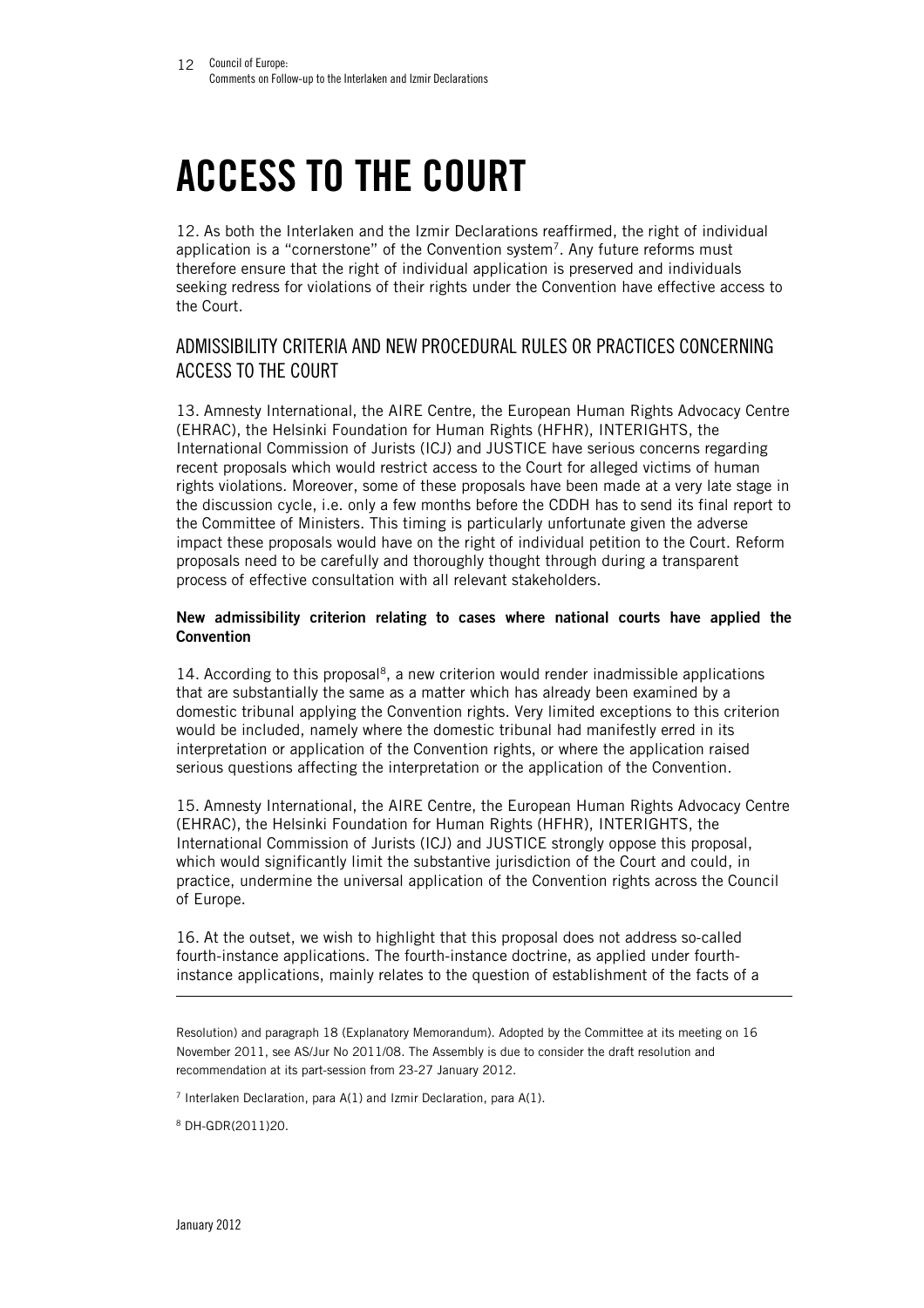case and/or of interpretation and application of *domestic* law. This issue, which is covered by the admissibility criterion found in Article 35(3)(a) ECHR, is different from what this proposal is addressing, i.e. the question of interpretation and application of the *Convention* rights. While the former situation belongs to the category of fourth-instance applications, this proposal relates to the substantive question of whether the Convention rights have been properly and effectively implemented and whether there are grounds for finding that the Convention rights have been violated. As a general rule, such a question has to be analysed at the merits stage, not at the admissibility stage. Furthermore, cases where the "margin of appreciation" doctrine is an issue<sup>9</sup> often require a particularly delicate assessment of national conditions, comparative European practice, and the circumstances of the case, which is not appropriate for consideration at admissibility stage.<sup>10</sup>

17. Because fourth-instance applications result from a misapprehension on the part of the applicants as to the Court's role and the nature of the judicial machinery established by the Convention<sup>11</sup>, it is justifiable to have an admissibility criterion precluding such applications from reaching the merits stage. By contrast, the question pertaining to the application of *Convention rights* lies at the core of the Court's mandate to ensure the observance of the engagements undertaken by the state parties to the Convention (Article 19 ECHR) and therefore clearly demands a formal examination by the Court of the merits of the case.

18. As already mentioned, this proposal includes an exception to this new admissibility criterion where the domestic tribunal had manifestly erred in its interpretation or application of the Convention rights. This exception places a very high threshold – that of arbitrariness – for the Court's application of Convention rights. As a consequence, the possibility for the Court to assess the merits of an application would be significantly, and unduly, restricted.

19. As regards the second proposed exception, it is important to note that Articles 30 and 43(2) ECHR contain a similar wording. These provisions pertain to the relinquishment of a Chamber's jurisdiction or a referral of a Chamber's case to the Court's Grand Chamber, which may occur where a case "raises a serious question affecting the interpretation or application of the Convention or the Protocols thereto". Therefore, the second exception suggested in the proposal would imply that the Court would be able to assess the merits of a case only in instances which currently justify the Grand Chamber to deal with a case. Once again, this exception would therefore result in a significant, and undue, restriction of the Court's jurisdiction.

20. In sum, Amnesty International, the AIRE Centre, the European Human Rights Advocacy Centre (EHRAC), the Helsinki Foundation for Human Rights (HFHR), INTERIGHTS, the International Commission of Jurists (ICJ) and JUSTICE oppose this new admissibility criterion for the following main reasons:

<sup>&</sup>lt;sup>9</sup> The margin of appreciation doctrine is applied by the Court differently in respect of different aspects of the Convention, and does not apply at all to certain Convention rights or aspects of those rights.

<sup>&</sup>lt;sup>10</sup> In only very limited instances where a mere preliminary examination of the application already enabled the Court to conclude that the state authorities had clearly not overstepped their "margin of appreciation" in relation to certain Convention rights, the Court has rejected the application as being manifestly ill-founded and declared it inadmissible pursuant to Article 35(3)(a) and 35(4) ECHR.

<sup>11</sup> As the Court underlines in its *Practical Guide on Admissibility Criteria*, para. 345, p. 84.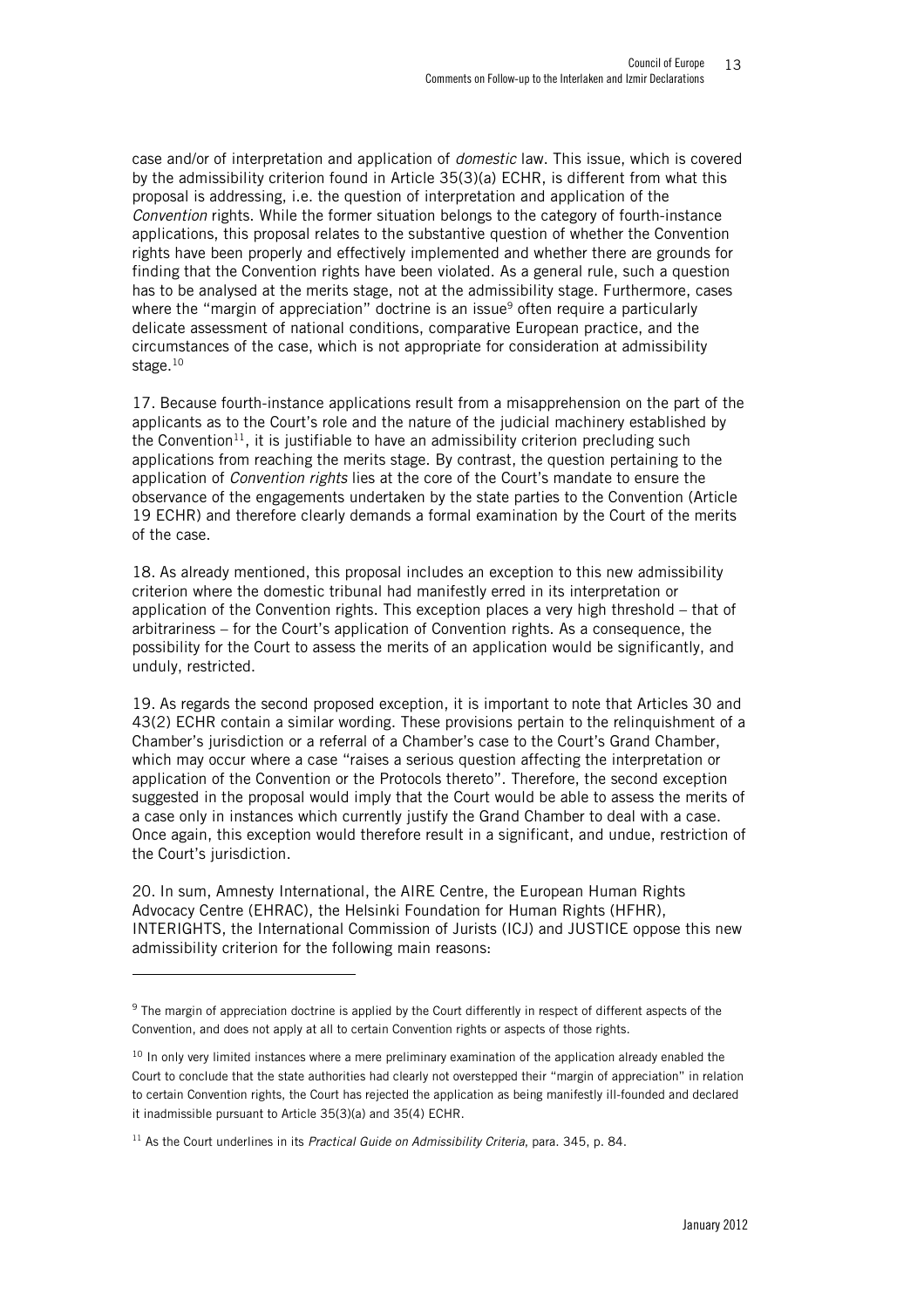As a rule, the issue of proper interpretation and implementation of the Convention rights by the domestic tribunals must be analysed by the Court at the merits stage, not at the admissibility stage. If the highest domestic tribunal has properly interpreted and applied the Convention, an analysis of the merits of the case will necessarily lead the Court to conclude that no violation of the Convention has taken place.

 This proposal would result in the Court's mandate to assess compliance (on the merits) with the Convention being significantly (and unduly) limited. This runs counter to the very purpose of having a Court mandated to ensure respect for the Convention by member states, as stated in Article 19 of the Convention. It is fundamental to bear in mind that the principle of subsidiarity, according to which states have the primary responsibility to effectively implement their human rights obligations under the Convention, puts the onus on states to implement their Convention obligations, and gives to the Court the competence to address gaps in the effective protection of all Convention rights. It does not seek to limit the Court's substantive jurisdiction.

#### **Sunset clause**

21. According to another recent proposal<sup>12</sup>, an application would be automatically struck out of the Court's list of cases after a set period of time if within such a period the Court did not notify the case to the Government and invite it to submit observations. The current proposal suggests that this period be set between one and two years time.

22. We oppose such a mechanism for the following main reasons:

It is based on an automatic rejection of cases after a set period of time, rather than on a case-by-case judicial assessment.

It would result in a case being struck out of the Court's list before any judge has given even initial consideration to the case and before any decision has been taken.

It penalizes the applicant for a reason wholly out of his/her control, i.e. the lack of capacity of the Court to deal with cases in a timely manner. It bars certain applicants' access to the Court for the mere reason that the Court is currently not able to answer their case within a reasonable period of time. In other words, it penalizes applicants – including potentially those with well-founded cases - for delays within the Court.

 By having his/her case automatically struck out of the Court's list of cases for a reason not pertaining to his/her application, but to the passing of a certain period of time, and prior to any judicial assessment of his/her case, the applicant's right of individual petition guaranteed by Article 34 ECHR is violated.

In addition, the proposal specifically refers to the Court's internal priority policy and seeks to apply in the cases allocated within the Court to the last two categories of that policy.<sup>13</sup> Therefore, it would result from this proposal that, after a certain period of time, an initial administrative process of triage would have consequences that only

<sup>12</sup> DH-GDR(2011)20.

<sup>&</sup>lt;sup>13</sup> These are the sixth and seventh categories, namely "applications identified as giving rise to a problem of admissibility", and "applications which are manifestly inadmissible" (the Court's priority categories are available at http://www.echr.coe.int/NR/rdonlyres/DB6EDF5E-6661-4EF6-992E-F8C4ACC62F31/0/Priority\_policyPublic\_communication\_EN.pdf).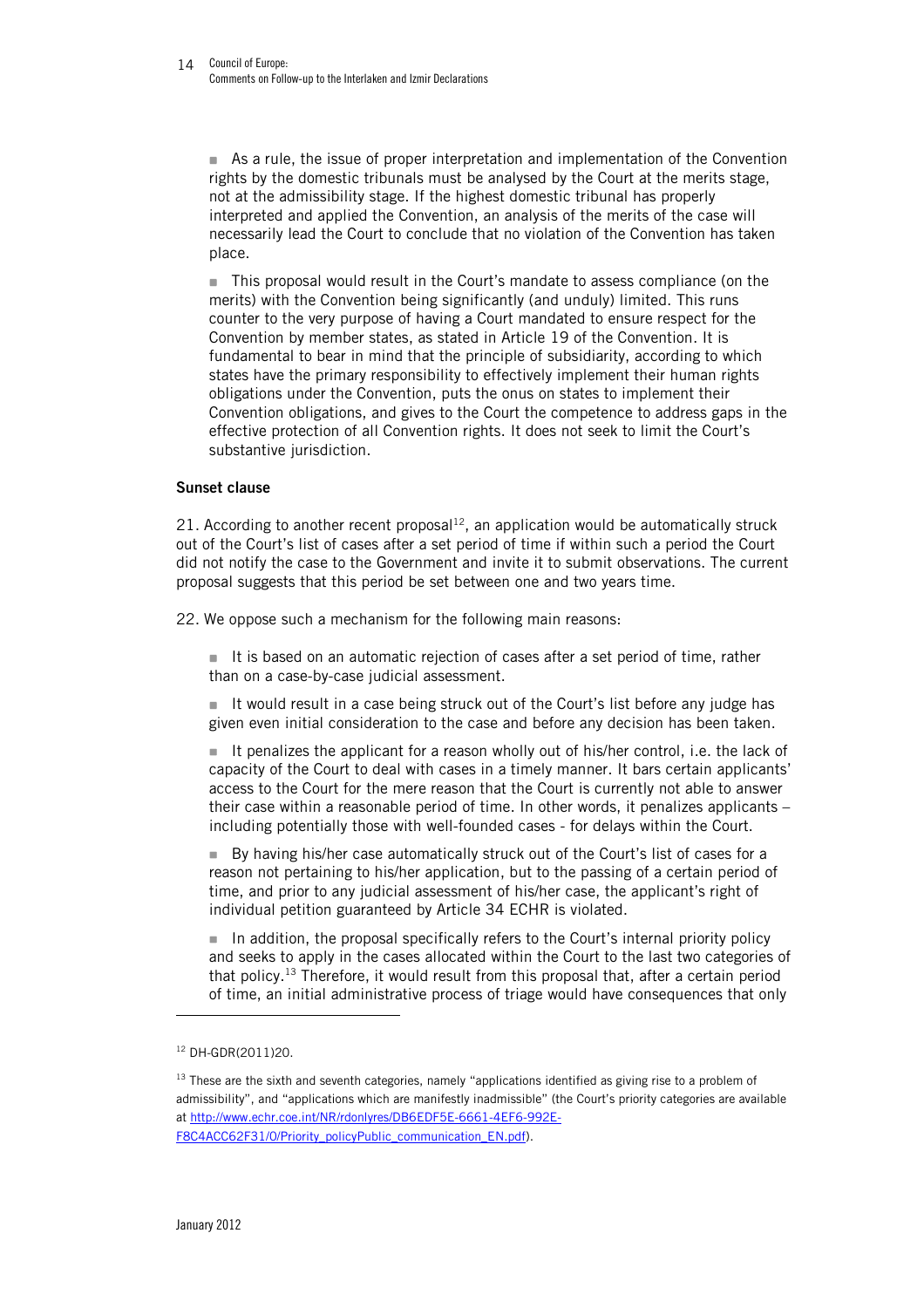a judicial decision should properly have, i.e. a case being struck out or declared inadmissible. Moreover, since the Court's prioritisation criteria are an internal case administration process only, the sunset clause would not guarantee that only manifestly inadmissible cases would be rejected for lapse of time.

23. According to their initiators, this sunset clause would allow applicants to be informed of the outcome of their application more quickly than is the case at present. This suggestion, however, misses a fundamental point: applicants do not need *to be informed* of the outcome of their application more quickly, in particular when this outcome results from an automatic process; they need *to receive a decision* resulting from a judicial assessment from the Court more quickly.

24. We consider that the answer to the lengthy period of time before a judicial decision on admissibility is made should be to reinforce the capacity of the Court to deal with the incoming applications in a timely manner, as well as for the Court to continue reforming its internal procedures, as it is already doing, in order to improve its case-processing capabilities. The answer is certainly not to automatically strike cases out of the Court's list without prior judicial analysis, hence restricting the applicant's right to have a judicial decision by the Court (Article 34 ECHR).

#### **Amendment of Article 35 paragraph 3.b ECHR**

25. Besides adding a new admissibility criterion, another suggestion currently under discussion seeks to amend the current admissibility criteria<sup>14</sup>. In particular, it has been proposed that the second safeguard clause included in Article 35(3)(b) should be deleted.

26. According to the current wording of this provision, an individual application shall be declared inadmissible where:

- $\blacksquare$  the applicant has not suffered a significant disadvantage,
	- a. unless respect for human rights as defined in the Convention and the Protocols thereto requires an examination of the application on the merits and
	- b. **provided that no case may be rejected on this ground which has not been duly considered by a domestic tribunal**.

27. The proposal currently put forward is to delete the section in bold, as it is considered that it sets an unnecessarily high requirement given the type of situations this provision seeks to address.

28. At the outset, it should be recalled that:

 $\blacksquare$  This admissibility criterion entered into force on 1 June 2010 and will be fully operational only in June 2012. Until then, this criterion can only be applied by the Chambers and the Grand Chamber. It therefore appears premature to envisage its amendment at this stage.

In addition, at the moment only a limited number of cases have been decided pursuant to this provision. It follows from this that this criterion does not appear to be a major cause of the current challenges resulting from the Court's case-load.

<sup>14</sup> DH-GDR(2011)13 and DH-GDR(2011)24.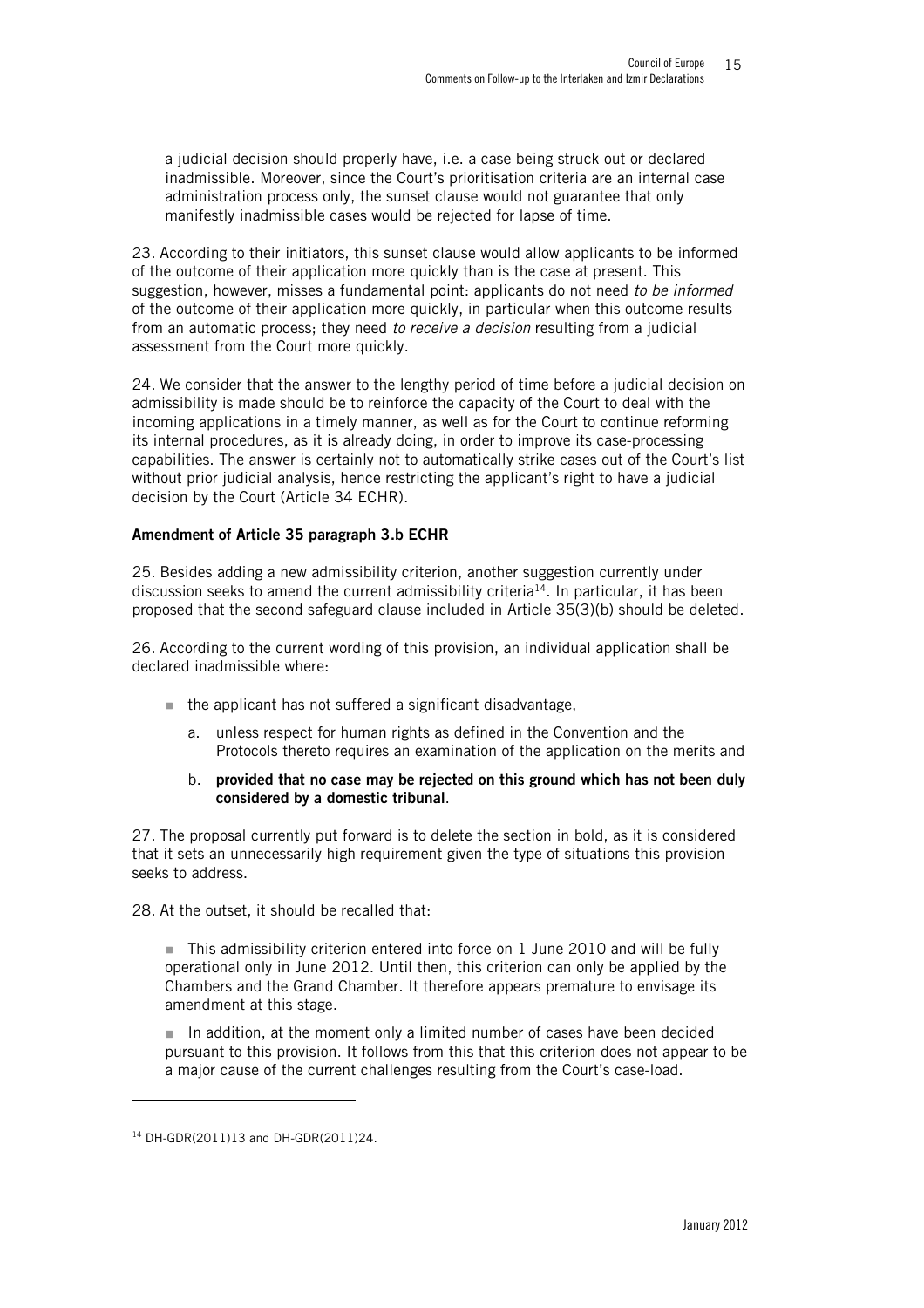29. More substantially, Amnesty International, the AIRE Centre, the European Human Rights Advocacy Centre (EHRAC), the Helsinki Foundation for Human Rights (HFHR), INTERIGHTS, the International Commission of Jurists (ICJ) and JUSTICE oppose this proposal for the following reasons:

 The "duly considered" safeguard clause constitutes a clear illustration of the principle of subsidiarity, according to which states have the primary responsibility to effectively implement their human rights obligations under the Convention. Specifically, subsidiarity puts the onus on states to implement their Convention obligations, and gives to the Court the competence to address gaps in the effective protection of all Convention rights. Absence of due consideration by a domestic tribunal of a case involving a Convention right would represent such a gap. Therefore, this safeguard seeks to ensure that if *no* domestic tribunal has duly considered the case, the latter shall be dealt with by the Court on the merits.

 The fundamental value of this safeguard clause is to avoid a denial of justice, a fundamental principle of the rule of law. It indeed seeks to ensure that the case is examined on the merits by at least one judicial body.<sup>15</sup> However minor a case is deemed to be, it remains essential that no denial of justice shall be allowed to occur.

30. Finally, we wish to underline that, precisely because it is an illustration of the principle of subsidiarity, the requirement of exhaustion of domestic remedies necessarily implies in practice that where no such remedy is either available or effective, the case shall be deemed admissible (provided the other admissibility criteria are satisfied). We consider that the same rationale underpins the "duly considered" safeguard clause contained in Article 35(3)(b) ECHR, i.e. to ensure that if there is a gap in protection of Convention rights at the domestic level, the Court shall be able to examine the case on the merits.

#### **Discretion of the Court to decide which cases to examine**

31. Should the package of measures currently under discussion be insufficient to properly address the challenges facing the Court, it has been suggested that longer-term reforms would be needed. In this regard, it has been proposed that the Court be given discretion to decide which cases to consider.<sup>16</sup> The stated aim of this proposal is for the Court to deal only with the cases deemed to be of the highest priority.

32. Although this proposal is only very succinctly elaborated at this stage, it already appears that the option envisaged would not only entail a significant modification of the right of individual application, it would completely and adversely change the nature of the current judicial system of protection of human rights established by the Convention. As such, Amnesty International, the AIRE Centre, the European Human Rights Advocacy Centre (EHRAC), the Helsinki Foundation for Human Rights (HFHR), INTERIGHTS, the International Commission of Jurists (ICJ) and JUSTICE oppose such a far-reaching proposal.

<sup>15</sup> See in this regard the Court's *Practical Guide on Admissibility Criteria*, para. 379, p. 93.

<sup>16</sup> DH-GDR(2011)20.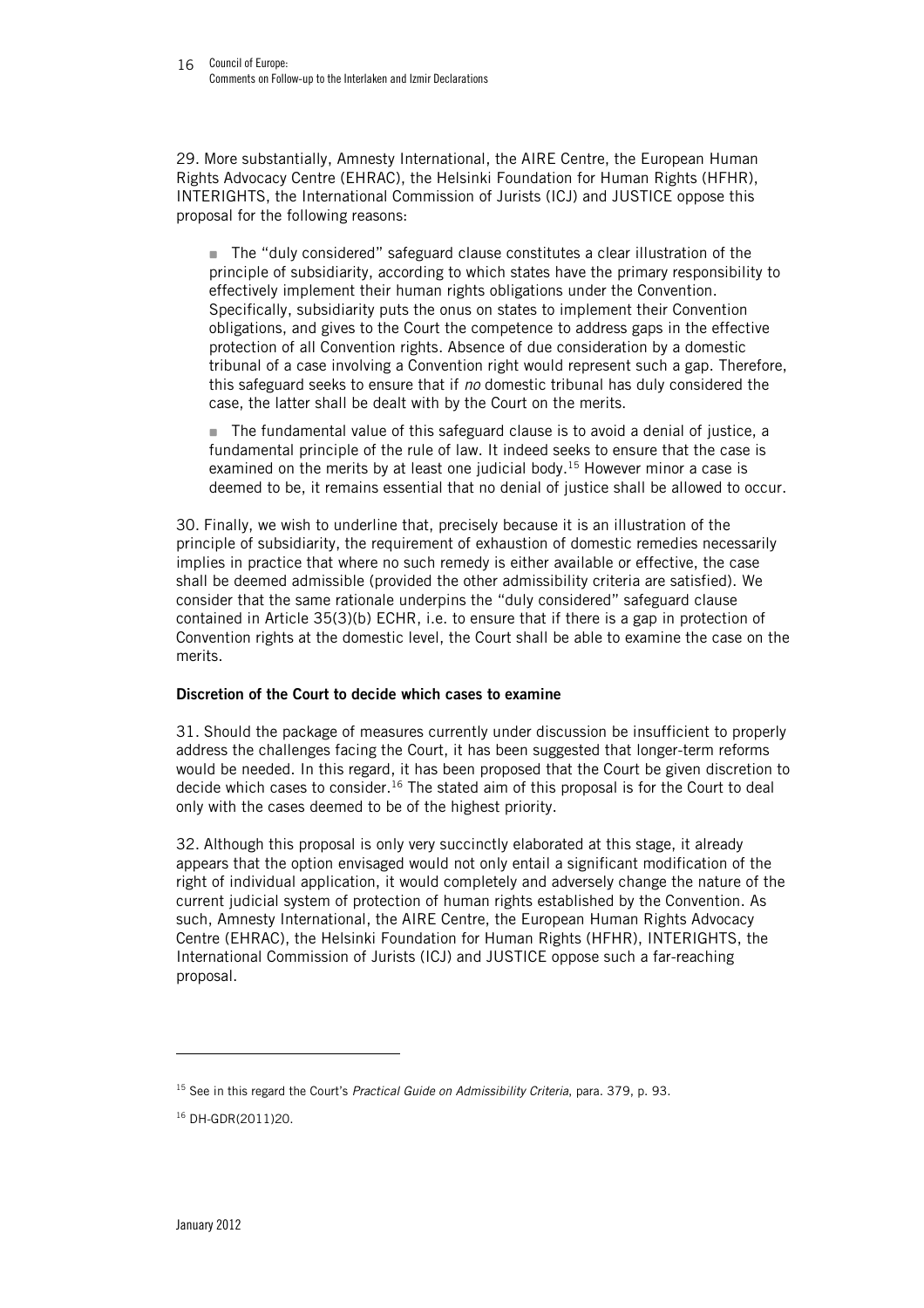### FEES FOR APPLICANTS TO THE COURT

j

33. Amnesty International, the AIRE Centre, the European Human Rights Advocacy Centre (EHRAC), the Helsinki Foundation for Human Rights (HFHR), INTERIGHTS, the International Commission of Jurists (ICJ) and JUSTICE oppose the introduction of fees for individuals who apply to the Court seeking redress for alleged violations of their Convention rights. Together with more than 270 civil society organizations from over 40 Council of Europe countries who signed a petition against the introduction of fees for applicants to the Court, we therefore called on the member states of the Council of Europe to reject the proposal to impose fees.<sup>17</sup> We consider that the introduction of a system of fees would significantly undermine the right of individual application to the Court, and would involve serious practical and administrative difficulties. The Court itself opposes the introduction of fees for applicants, due to objections of principle and because it would give rise to considerable practical and administrative problems.<sup>18</sup>

34. We note that the CDDH report on a system of fees for applicants to the Court does not intend to address the question concerning whether or not the introduction of a system of fees would represent an unacceptable limitation on or barrier to exercise the right of individual application to the Court; but that it seeks to facilitate further examination of the practicality and utility of such a system in order to assist decision-making by the Committee of Ministers on this subject. We consider, however, that the question of principle and the main practical arguments for and against the issue of fees cannot be considered in isolation from each other.

35. Indeed, the principal objective of a possible system of fees has been described as a measure to reduce the number of clearly inadmissible applications while at the same time not deterring well-founded ones. While the Izmir Declaration, which invites the Committee of Ministers to continue to examine the issue of charging fees to applicants, emphasizes that measures must be taken to dissuade clearly inadmissible applications, it stresses that this should be done "without, however, preventing well-founded applications from being examined by the Court". Likewise, the Interlaken Declaration viewed it as a condition for the introduction of any such system that it would not deter well-founded applications.<sup>19</sup> However, already the CDDH Interim Activity Report acknowledged that in practice "any system would entail at least some risk of deterring well-founded applications".<sup>20</sup> The CDDH Report on a system of fees for applicants to the Court reaffirms that any system which requires an applicant to make a payment when submitting the completed

**<sup>17</sup>** See Civil society petition "Fees: a barrier to justice" (with list of signatories), available at http://www.amnesty.org/en/library/info/IOR61/005/2011/en. See also Joint NGO Statement: *Fees: A barrier to justice: Imposing a fee on applicants to the European Court of Human Rights may deny victims of human rights violations access to justice*, 28 October 2010, http://www.amnesty.org/en/library/info/IOR61/09/2010/en; and the Recommendation by the Conference of International NGOs with participatory status at the Council of Europe, adopted on 27 January 2011, http://www.coe.int/t/ngo/Articles/CONF\_PLE\_2011\_REC2\_Cour\_en.asp.

<sup>18</sup> See *Opinion of the Court for the Izmir Conference (adopted by the Plenary Court on 4 April 2011)*, paragraph 10.

 $19$  See Izmir Declaration and Follow-up Plan, paragraph A.1. The Interlaken Declaration invites the Committee of Ministers to examine "under what conditions new procedural rules or practices could be envisaged, without deterring well-founded applications"; see paragraph A.3 of the Interlaken Action Plan.

<sup>20</sup> Steering Committee for Human Rights (CDDH): *CDDH Interim Activity Report*, CDDH(2011)R72 Addendum 1, paragraph 35.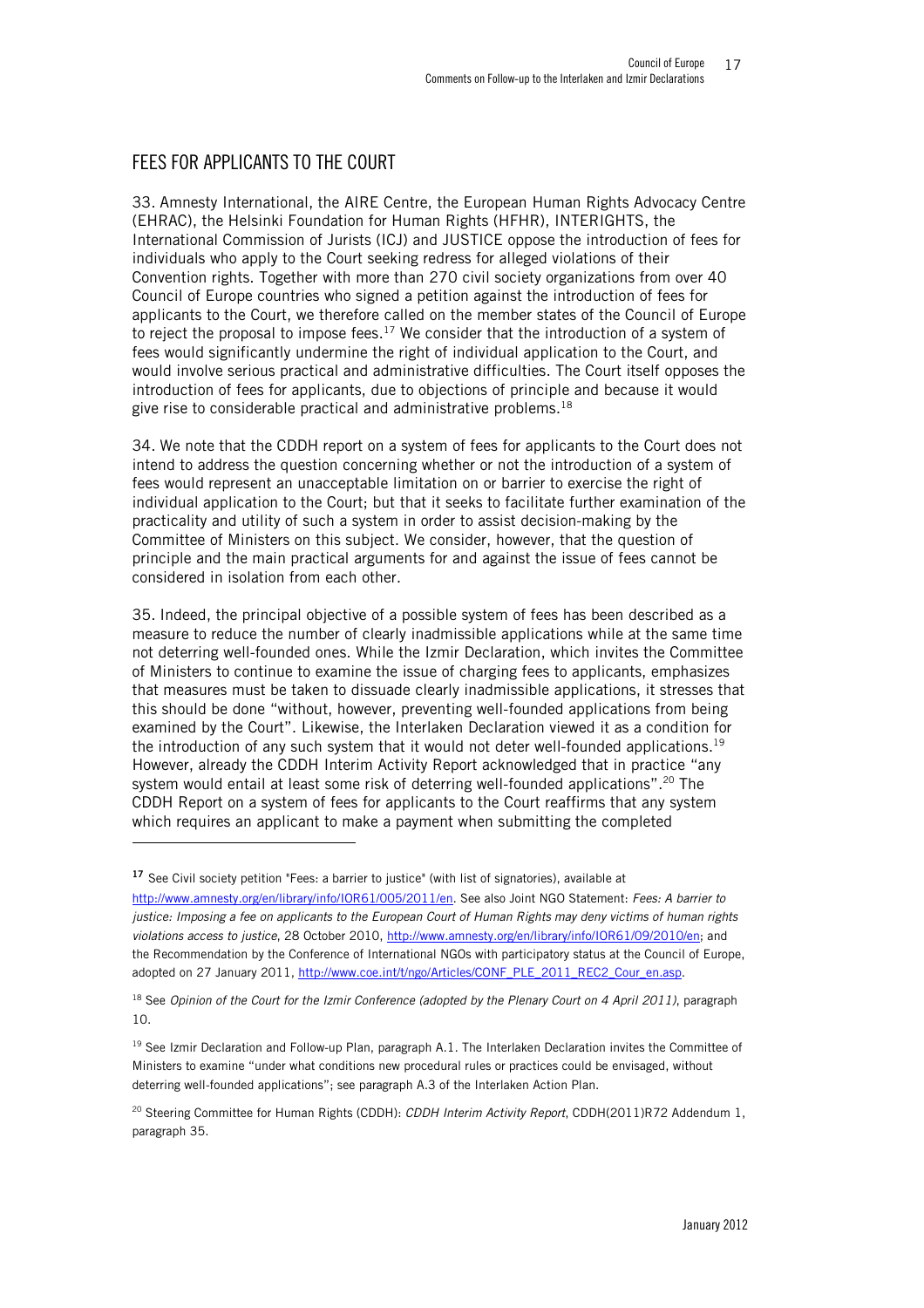application form to the Registry "would involve at least some risk of deterring well-founded applications".<sup>21</sup> In other words: even if provisions were put in place to permit the fees to be waived, for instance, any such scheme would risk deterring, or even preventing, individuals with well founded claims from reaching the Court. A fee on applicants to the Court may therefore deny victims of human rights violations access to justice, based on their ability to pay, and thus represent an unacceptable limitation to the right of individual application. Lack of funds should never be an obstacle to an individual's access to a remedy for an alleged human rights violation.

36. Moreover, it is questionable whether the introduction of fees would alleviate, and not exacerbate, the administrative burdens on the Court. A system of fees could drain the Court of already scarce human and financial resources. As the *Registry Note on Court fees* states it "seems inevitable that an across-the-board application fee would mean additional processing of single-judge cases compared to today". <sup>22</sup> In particular in a system which includes compensatory mechanisms (e.g. exemptions, waivers and refunds) the budgetary and administrative consequences can be expected to be significant. At the same time such compensatory mechanisms would be required in order to avoid deterring wellfounded applications.

37. The analysis of the main aspects and possible options of a system of fees as set out in the CDDH report on this issue confirms the fundamental tension between the main objective attached to the introduction of a fees system and the practical consequences of operating such a system.<sup>23</sup> Maximising the deterrent effect on clearly inadmissible applications while minimising administrative and budgetary consequences, the deterrent effect on well-founded applications, as well as the risk of a discriminatory effect between applicants of different means, are difficult – if not impossible – objectives to reconcile. The CDDH report concedes that a cost-benefit analysis of the models it discusses is difficult and has not yet been possible.<sup>24</sup>

38. A decision to introduce a system of fees without such an analysis would be political rather than strategic. It would not be based on an informed analysis and transparent evaluation of both the root causes of the problem, the impact of recent reforms and the likely consequences of different models of a fees system. It could drain the Court of human and financial resources while deterring individuals with well-founded human rights claims from seeking redress before the Court.

39. We therefore reiterate our call on member states to reject the proposal of imposing fees on applicants to the Court. Instead of seeking to deter applicants from seeking justice by imposing fees, each of the 47 states should ensure that there are accessible and effective domestic remedies at national level for violations of the rights guaranteed under the ECHR.

<sup>&</sup>lt;sup>21</sup> See CDDH Report on a system of fees for applicants to the Court, CDDH(2011)R73 Appendix III, paragraph 6.a.i.

<sup>&</sup>lt;sup>22</sup> European Court of Human Rights, Registry Note on Court fees, 5 October 2011, Ref #3666425, page 2.

<sup>23</sup> See CDDH(2011)R73 Appendix III, paragraph 7.

<sup>24</sup> See CDDH(2011)R73 Appendix III, paragraph 8.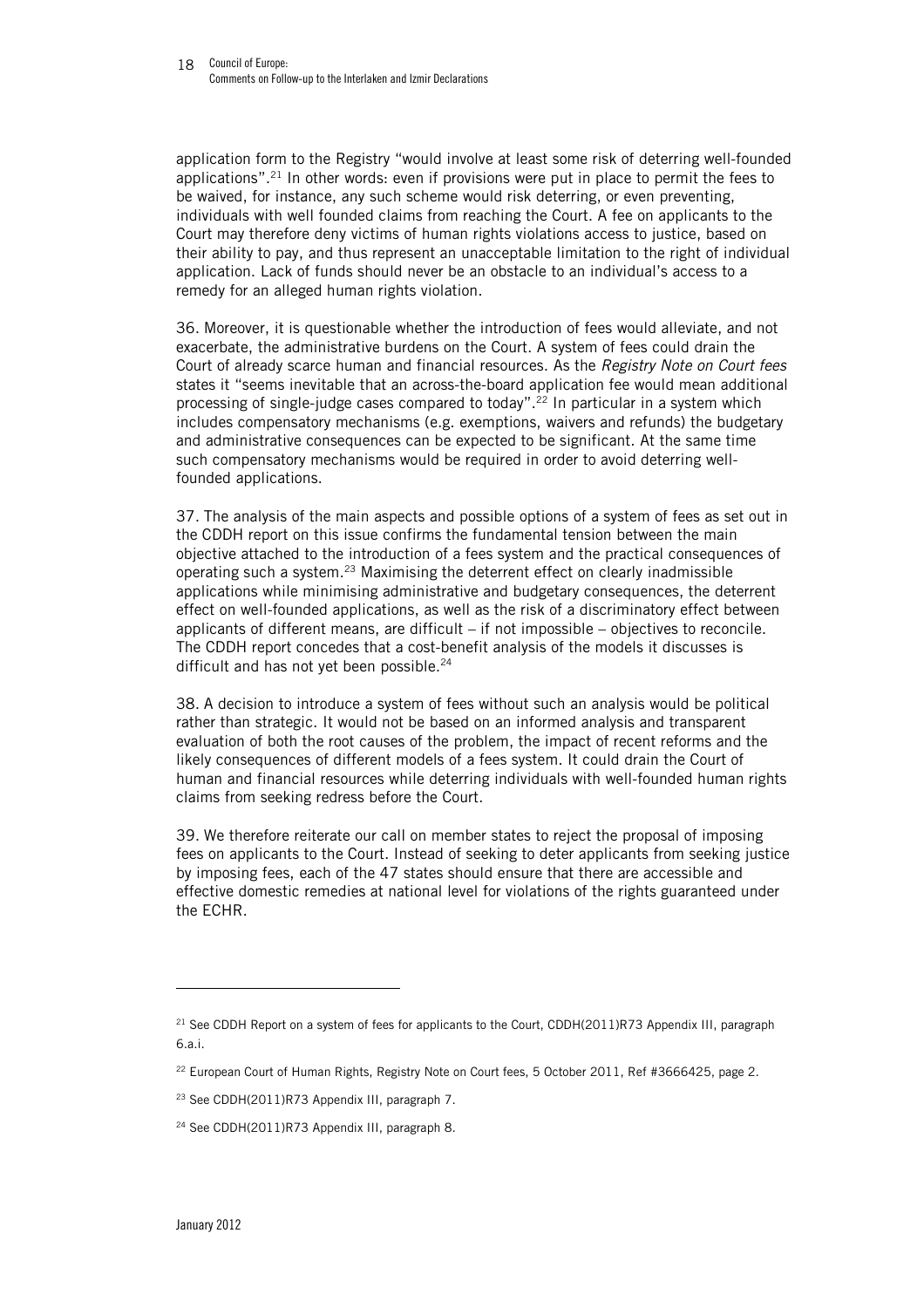### SANCTIONS IN FUTILE CASES

j

40. Amnesty International, the AIRE Centre, the European Human Rights Advocacy Centre (EHRAC), the Helsinki Foundation for Human Rights (HFHR), INTERIGHTS, the International Commission of Jurists (ICJ) and JUSTICE take note of the proposal that the Court should be able to impose a sanction on those who make repeated applications "that are manifestly inadmissible and lacking in substance".<sup>25</sup>

41. We appreciate the burden that applicants who make persistent, completely unmeritorious applications place on the Court. However, we note the CDDH report on this issue does not give an indication of the scope of the actual problem the Court faces with respect to futile applications. Also, while the report lists several operational aspects of a possible system of sanctions<sup>26</sup>, it does not provide a fully-fledged model on the basis of which an assessment of the effects of a sanction system could be made. We therefore consider that further analysis of the practical implications of a sanctions system would be required before a decision on the implementation of such a proposal could be taken.

42. Among our preliminary observations on this issue we would like to point out that the CDDH report does not demonstrate that the proposed sanction scheme would in fact substantially reduce the number of such applications to the Court. The imposition of a financial sanction after the event at the point when the Court rules an application inadmissible cannot directly prevent the ill that it seeks to address, the submission of that futile application. At best, a sanction scheme can have an indirect effect by discouraging applicants generally from making futile applications and by preventing further applications from applicants who have made futile applications in the past. However, assuming that a large proportion of those submitting futile cases are firmly convinced of the merits of their application, few of them might actually be dissuaded from applying by the threat of a sanction. Would-be applicants' response to the threat of a sanction may therefore be determined far more by their attitude to risk than by an honest assessment of the merits of their case.

43. On the other hand, we consider that there may still very likely be situations where would-be applicants with well-founded applications may refrain from seeking redress because of the threat of a sanction. Hence, such a threat would risk dissuading would-be applicants with well-founded applications but fearful, notably for lack of financial means, about the potentiality of having to pay a fine.<sup>27</sup>

<sup>&</sup>lt;sup>25</sup> See CDDH Report on the proposal to introduce a sanction in futile cases, CDDH(2011)R73 Appendix IV, paragraph 2.

 $26$  See CDDH(2011)R73 Appendix IV, paragraph 3. The proposal envisages a sanction in the form of a fee imposed at the Court's discretion at the point when it rules an application inadmissible. Provided it did not exceed a fixed maximum, the amount of the sanction would be a matter for the Court. In deciding what sanction to impose, the Court would have regard to the specific features of the individual case. Any sanction imposed should not be so low as to be ineffective. The Court would not be able directly to enforce payment; the applicant would, however, be informed that no further application would be processed until the fee was paid. Still according to the proposal, this might be subject to derogation in respect of applications concerning so-called "core rights" (e.g. Articles 2, 3 and 4.) Higher sanctions might be imposed in respect of further futile applications.

<sup>&</sup>lt;sup>27</sup> In the latter case, the threat of a sanction may therefore have a similar deterrent effect to the certainty of having to pay a fee for submitting an application to the Court (cf. the proposal to impose a fee on applicants).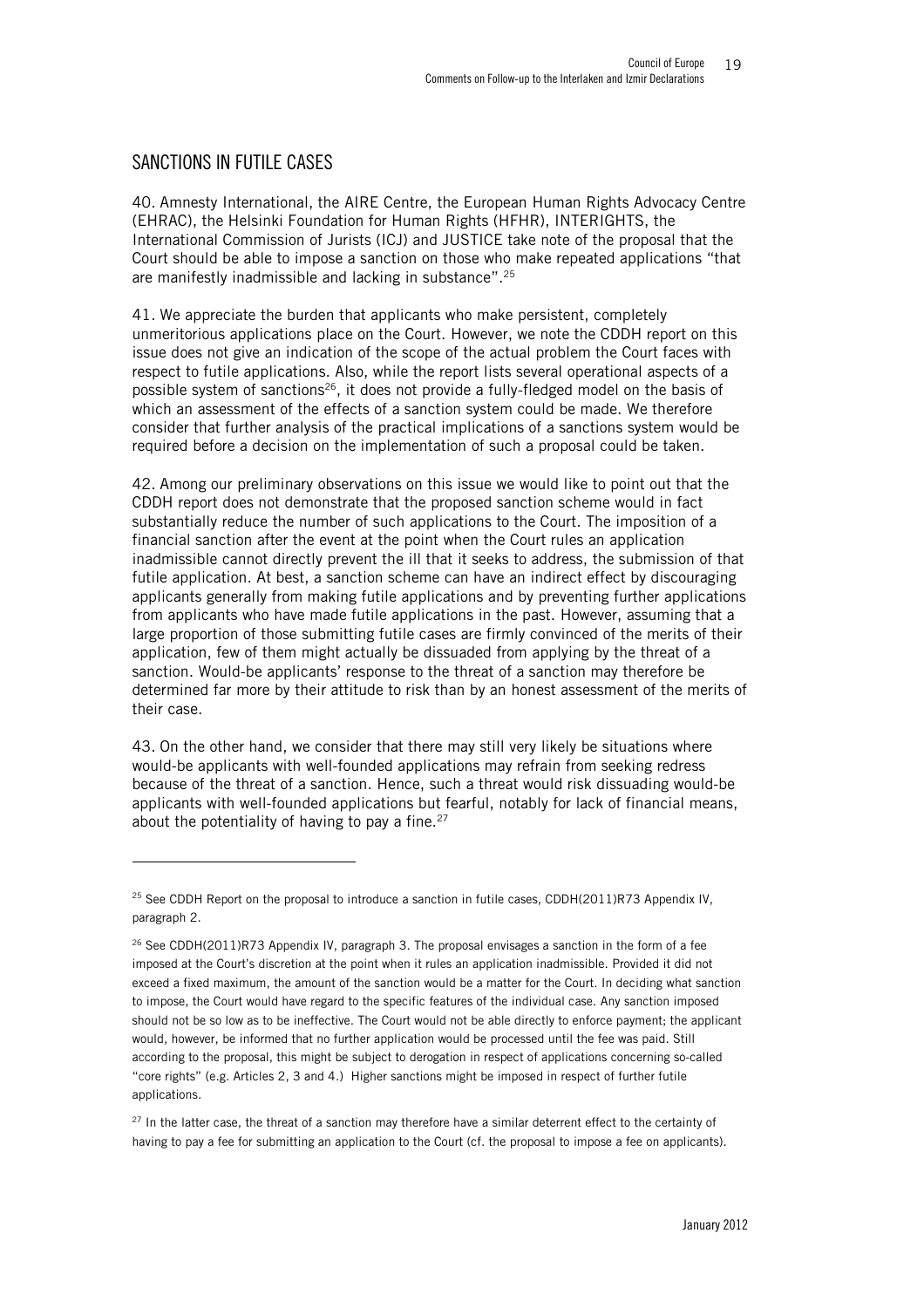44. In addition and most importantly, a system of sanctions as set out in the CDDH report would encroach directly on the right of individual application if someone who has been required to pay a penalty for making a futile application fails to make the payment and has a subsequent application rejected without consideration as a result. It would be unconscionable were his/her application to be rejected on account of his/her failure to pay the penalty for a previous application, rather than for a reason pertaining to the new application. We would therefore oppose any sanction scheme that would unduly encroach on the right of individual application.

45. Furthermore, we consider that it would send an unfortunate message about the current challenges the Court faces if sanctions are imposed on applicants who submit unmeritorious cases, while states that persistently fail to execute judgments in repetitive cases are not sanctioned, despite the significant burden the large number of repetitive cases pose for the Court.

### COMPULSORY LEGAL REPRESENTATION

46. Amnesty International, the AIRE Centre, the European Human Rights Advocacy Centre (EHRAC), the Helsinki Foundation for Human Rights (HFHR), INTERIGHTS, the International Commission of Jurists (ICJ) and JUSTICE take note of the CDDH report on compulsory legal representation.<sup>28</sup>

47. Unless legal aid is available at the national level in all 47 CoE member states for people who do not have the means to pay for a lawyer and suitably qualified and trained lawyers are available to potential applicants, compulsory legal representation risks denying people with well-founded human rights claims access to the Court.

48. We therefore believe that the current proposal for compulsory legal representation cannot be supported. Rather than introducing such a requirement, member states should reconsider the previous proposal for drafting and implementing a Recommendation on access to information and legal advice for potential applicants to the Court which, among other things, encourages states to provide legal aid for such individuals.

# **FILTERING MECHANISM AND DECISION-MAKING CAPACITY OF THE COURT**

49. Amnesty International, the AIRE Centre, the European Human Rights Advocacy Centre (EHRAC), the Helsinki Foundation for Human Rights (HFHR), INTERIGHTS, the International Commission of Jurists (ICJ) and JUSTICE welcome the work of the CDDH to develop proposals regarding the filtering and decision-making capacity of the Court. These proposals must now be considered in light of the recent information provided by the Court, which has shown that very considerable progress has already been made under Protocol

<sup>28</sup> CDDH(2011)R73 Appendix V.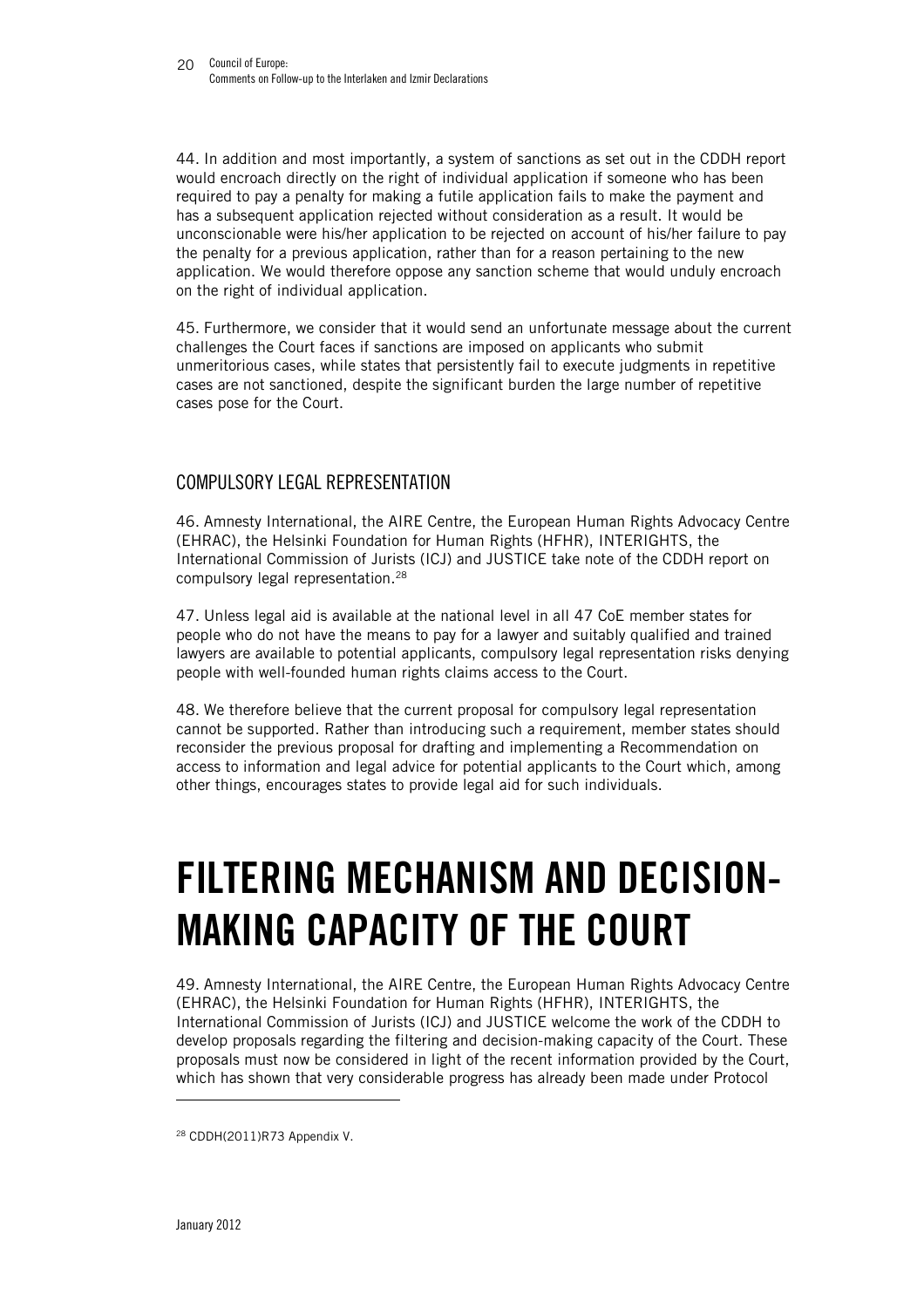14 in speeding up processing of manifestly inadmissible cases through the use of single judges.<sup>29</sup> The Court envisages that if it maintains its current rate of disposal of manifestly inadmissible cases, it will be able to eliminate the backlog of such cases by 2015. We warmly welcome these developments, which demonstrate the success of the single judge process established by Protocol 14. The fact that these effects have taken some time to emerge only indicates that the impact of Protocol 14 may yet be even more significant.

50. In light of the new information provided by the Court, further amendment of the Convention to create new filtering mechanisms for manifestly inadmissible cases does not appear to be urgently needed. At a minimum, progress in addressing the backlog should continue to be monitored over at least the next year, before any decision is taken to further amend the Convention. Therefore, although we understand that the CDDH may wish to include these proposals in its report to the Committee of Ministers, it should not recommend that they be pursued as a matter of urgency. Two other questions do merit attention. First, and most urgently, the question of the resources needed by the Registry if the Court is to maintain and strengthen its disposal of cases by single judges, remains critical. Second, the capacity of the Court to arrive at prompt decisions in Committee and Chamber cases remains an issue, as the Court itself has indicated.<sup>30</sup>

51. As regards the current proposals on filtering, we consider it essential that any amendment to the Convention should preserve the principle of judicial decision-making in all cases brought before the Court. A system giving power to Registry lawyers to decide on the admissibility of applications to the Court would fundamentally change the nature of the right of individual petition and would risk undermining the authority of the Court. Public confidence in a decision by a judge who is independent and is bound by judicial obligations of impartiality will be considerably greater than where the decision is made by an official. Furthermore, as the German government has noted in its paper on filtering, $31$ maintaining the judicial character of decision-making in admissibility cases is important in preserving equal treatment between the parties; applicants should be accorded a judicial decision in their case where there is a finding against them, in the same way that states parties are entitled to a judicial decision when there is a finding to their detriment. We therefore do not support the proposal for decision making by Registry lawyers, set out in paragraphs 16 to 19 of the draft CDDH report on filtering.<sup>32</sup> Nor, for the same reasons, do we support the "combined option" of decisions by the Registry, with the possibility of referral to a judge.  $33$ 

52. By contrast, an additional cadre of judges, recruited specifically to adjudicate on manifestly inadmissible cases,<sup>34</sup> could provide a credible and viable means of strengthening the Court's capacity for filtering. Any new panel of judges should possess qualifications necessary for the appointment to judicial office as well as independence, expert knowledge of the case law of the Court and of its two official languages. As far as possible, they should include judges familiar with the languages and legal systems of the

j

<sup>32</sup> DH-GDR(2011)R8Appendix III

<sup>&</sup>lt;sup>29</sup> CDDH Report of the 73<sup>rd</sup> meeting from 6-9 December 2011, CDDH (2011)R73, 13 December 2011.

<sup>30</sup> Ibid.

<sup>31</sup> DH-GDR(2011)022.

<sup>33</sup> Ibid paras.23-25.

 $34$  Ibid paras.  $20 - 22$ .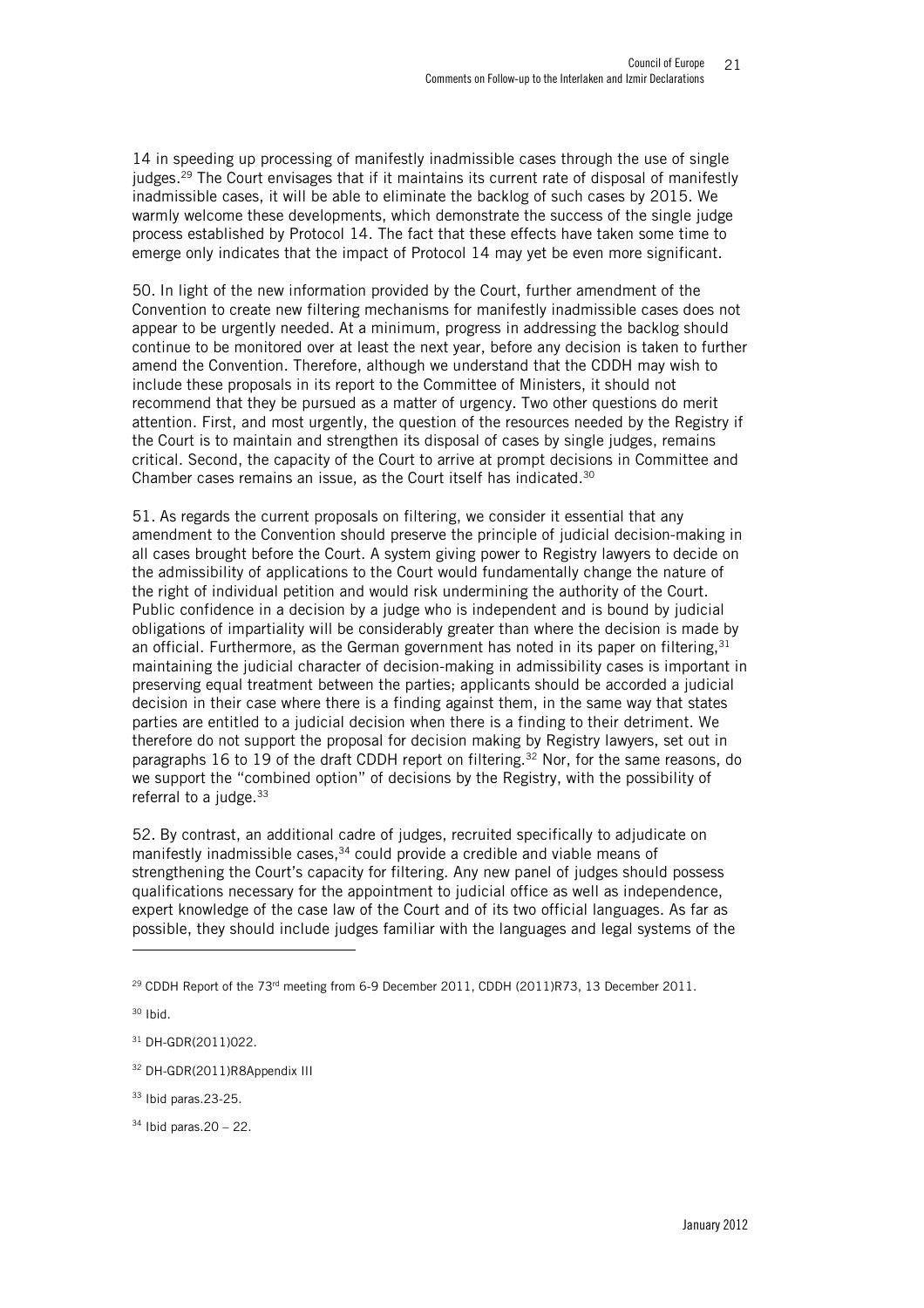states in respect of which the applications are made. The new category of judges should be nominated in open and fair procedures, with approval of nominations by PACE. Provided that their competence is limited to adjudication on manifestly inadmissible cases presently decided by single judges under Article 27 ECHR, it would be acceptable that this new category of judges might be less experienced, and have less seniority, than ordinary judges of the Court. In order to preserve the quality of the Court's decisionmaking however, it would be important that, following their appointment, judges should have a suitable period of training in the Court. In addition, internal measures should be taken within the Court and the Registry to ensure consistency of the decisions of the new judges with the jurisprudence and decisions of the Court as a whole. The rule established in Article 26.3 ECHR, that judges sitting as single judges do not decide on cases in respect of their own country, should also extend to these new judges.

53. Regarding the competence of any new category of "junior" judges, we believe that this should be limited to adjudication on manifestly inadmissible cases currently dealt with by single judges under Article 27 ECHR. It should not extend to decisions in manifestly wellfounded repetitive cases, which raise issues on which the Court's case-law is already clear. These cases are of an entirely different nature to inadmissible cases: they are the product of some of the most intractable human rights problems in the Council of Europe region. Authoritative decisions in such cases, which are promptly and fully implemented by national authorities, are crucially important for the effective operation of the Court in the long term. Delegating the power to rule on repetitive cases to a "junior" judge of the Court could send an unfortunate and misleading signal to the contracting parties that the issue concerned or the implementation of a judgment finding a violation in a repetitive case was of lower priority.

54. In particular, Amnesty International, the AIRE Centre, the European Human Rights Advocacy Centre (EHRAC), the Helsinki Foundation for Human Rights (HFHR), INTERIGHTS, the International Commission of Jurists (ICJ) and JUSTICE welcome the proposal of the Norwegian government, for a group of *ad litem* judges who could, under this proposal, be drafted to the Court on a short-term basis to address overloads in the Court's work as they arise, and who could sit in any formation of the Court other than the Grand Chamber or the Plenary.<sup>35</sup> This proposal has the merit of flexibility, and would ensure the most efficient use of resources, adjusting to pressures in the Court's caseload that may change over time. In current circumstances, it would assist the Court in addressing the backlog of Chamber cases, comprised notably of those which have not been assigned the highest priority under the Court's new prioritisation criteria. As noted above, however, it would not be desirable for "junior" judges with lesser experience or status than judges of the ordinary Court to sit in cases such as these, that are wellfounded. The organizations therefore urge that in any new system of *ad litem* judges, new judges recruited be of similar status and experience to other judges of the Court.

55. Finally, as noted in the Draft CDDH report on filtering,<sup>36</sup> increased resources for the Registry might, even without further reforms, substantially assist in dealing with the backlog and inflow of inadmissible cases. Amnesty International, the AIRE Centre, the European Human Rights Advocacy Centre (EHRAC), the Helsinki Foundation for Human Rights (HFHR), INTERIGHTS, the International Commission of Jurists (ICJ) and JUSTICE consider that it is essential, if the Interlaken Declaration's objectives of eliminating the

<sup>35</sup> DH-GDR(2011) 019.

<sup>36</sup> DH-GDR(2011)R8 Appendix III, para.34.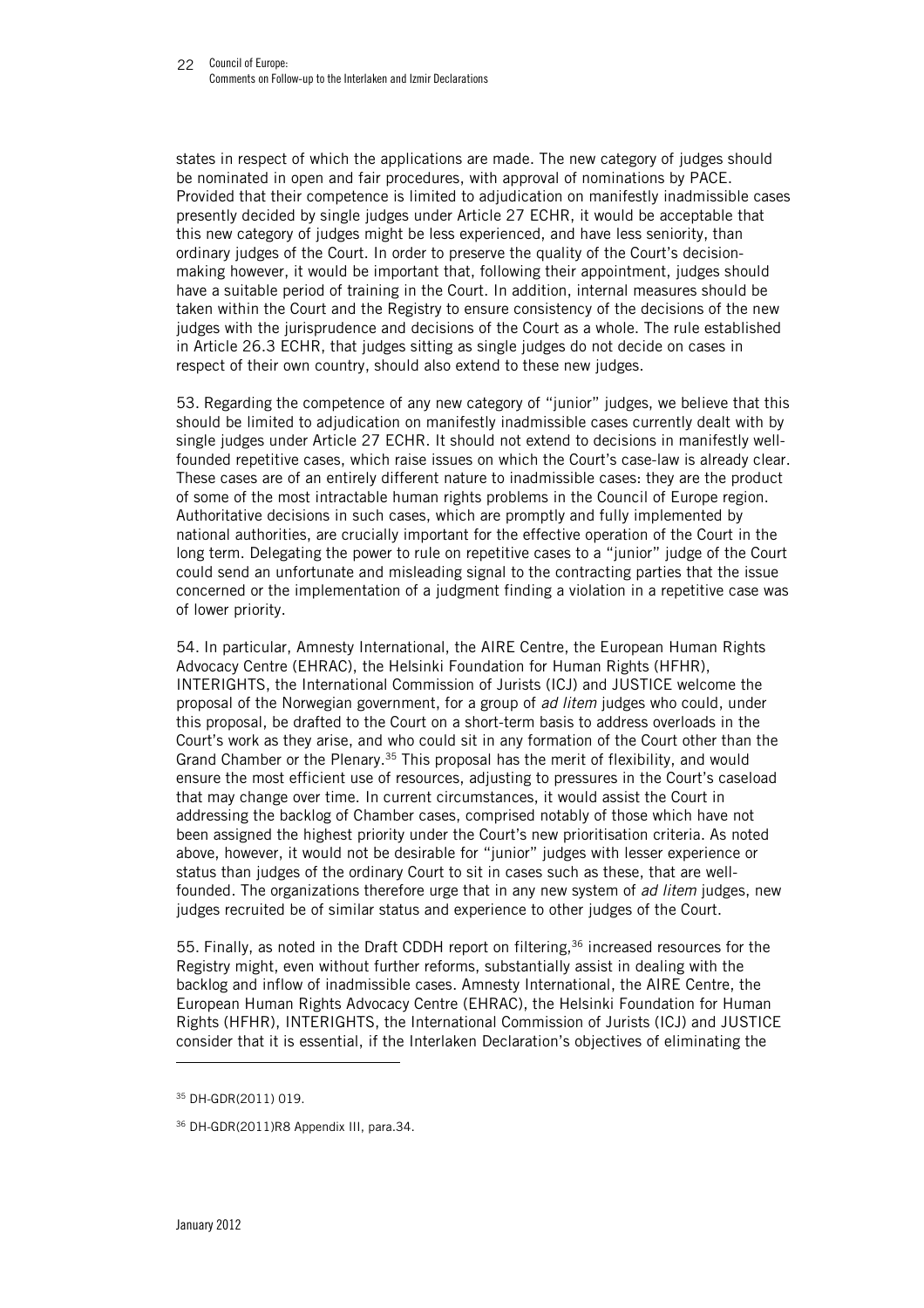backlog and preventing its recurrence are realistically to be achieved, that the need for additional resources be acknowledged, and that the Committee of Ministers makes a commitment to provide such resources to the Court and the Registry.

# **ADVISORY OPINIONS**

56. We welcome the Norwegian/Dutch proposal to empower the Court to give advisory opinions at the request of national courts<sup>37</sup>. We consider that advisory opinions from the Court could have the potential of assisting national courts in ensuring better implementation of the ECHR at the national level and reducing the number of applications submitted to the Court on the issue concerned. We agree with the argument mentioned in the CDDH report on advisory opinions according to which the Court would be provided with the possibility to give clear guidance on numerous potential cases bringing forward the same question, thus constituting an additional procedural tool in cases revealing potential systemic or structural problems and thereby contributing to the efficiency of the Court.<sup>38</sup>

57. However, it is currently unclear in what circumstances an advisory opinion could be sought and a number of questions need to be clarified before an assessment can be made of their potential impact on the caseload of the Court. In that respect, we agree with the proposal that a request for an advisory opinion should only be made by a national court against whose decisions there is no judicial remedy under national law. $39$  The possibility to submit requests should be limited to the nature of the related cases, particularly cases which reveal a potential systemic or structural problem. Article 43(2) of the ECHR could provide further guidance as to the nature of cases which could be subjected to an advisory opinion. The Court should have a discretion to refuse requests for advisory opinions, however it should be required to give reasons for a refusal. The decision on whether to accept the request could be made by a panel of five judges in order not to overburden the Grand Chamber.

58. Due to different legal systems, it seems vital that member states should be given a possibility to present a list of potential national courts (e.g. Supreme Court, Supreme Administrative Court, Constitutional Tribunal) which would be entitled to present advisory opinions to the Court. It would set clear rules to the applicants, lawyers and nongovernmental organizations claiming an advisory opinion before a given jurisdiction.

59. We also suggest that the questions posed by the referring court would have to be sufficiently precise to ensure that the process of giving an advisory opinion is meaningful and consistent with the overall approach of the Court.

60. Moreover, the Governments of the state from which a national court or tribunal had requested an advisory opinion as well as the would-be applicants, lawyers and nongovernmental organizations should all be given the opportunity to participate effectively in

<sup>37</sup> DH-S-GDR(2009)004.

<sup>38</sup> CDDH Report on the proposal to extend the Court's jurisdiction to give advisory opinions, CDDH(2011)R73 Appendix VI, para. 3(ii).

<sup>39</sup> CDDH(2011)R73 Appendix VI, para. 2(ii).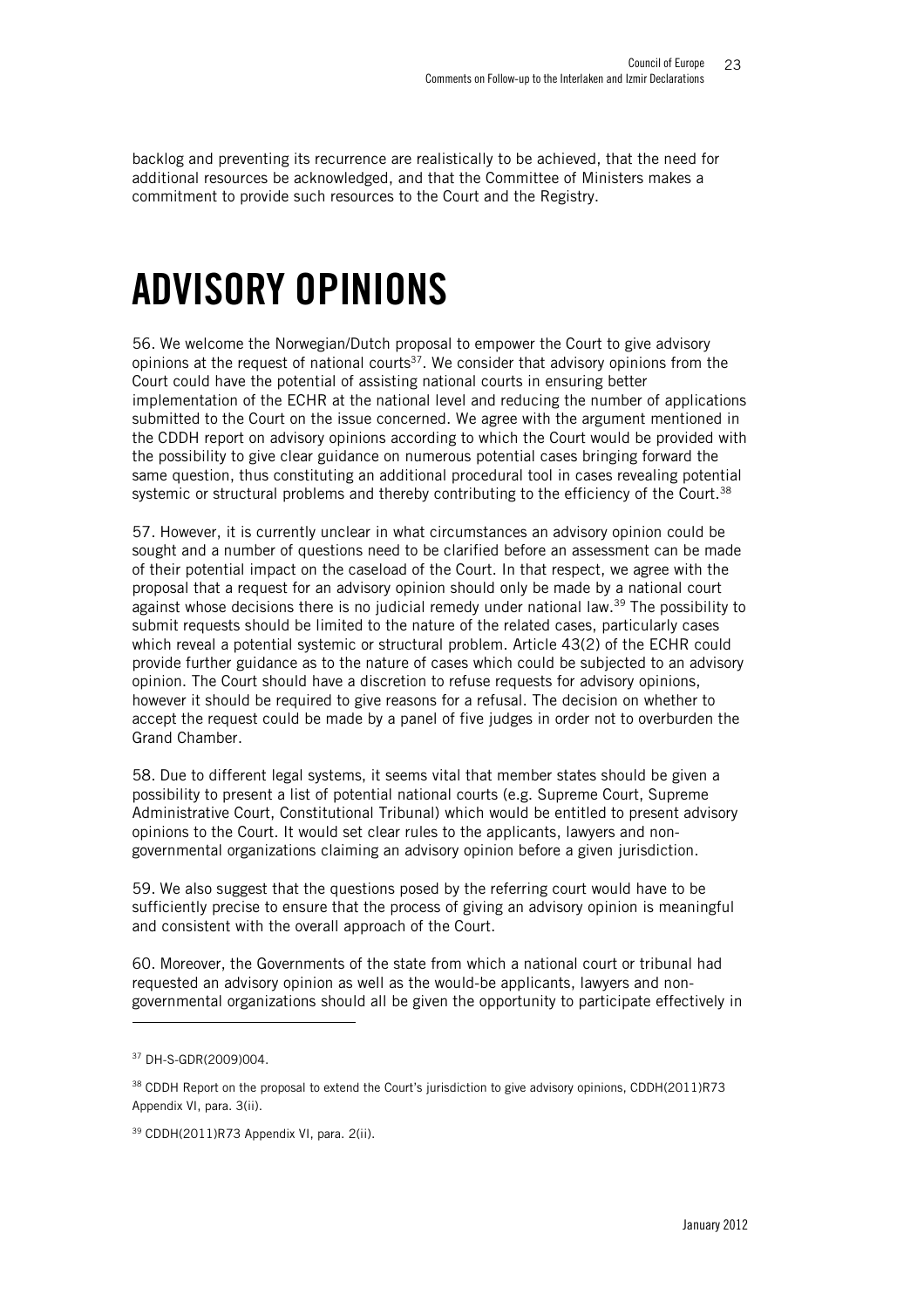the process of seeking an advisory opinion. This however implies the need to organize a legal aid system before the Strasbourg Court, which would be available to would-be applicants whose cases are submitted by a national court. We also consider that it would be necessary to ensure that third parties are allowed to intervene in such cases, whether or not they had previously intervened in the domestic proceedings. However, the possibility to intervene by third parties and the legal aid scheme should be linked with clear and strict time limits, in order to avoid the delay of domestic proceedings to the detriment of the parties.

61. Finally, we would recommend that an advisory opinion should be binding as to the interpretation of the Convention on all member states. Otherwise there is a substantial risk that member states might choose not to follow the Court's opinion and thereby undermine its authority. Also, in any event the applicant shall retain the right to bring his/her case to the Court under Article 34 ECHR.

# **SIMPLIFIED AMENDMENT PROCEDURE / ESTABLISHING A STATUTE OF THE COURT**

62. In principle, Amnesty International, the AIRE Centre, the European Human Rights Advocacy Centre (EHRAC), the Helsinki Foundation for Human Rights (HFHR), INTERIGHTS, the International Commission of Jurists (ICJ) and JUSTICE support the proposal to create a mechanism allowing for the simplified amendment of certain organizational provisions of Part II of the Convention. The purpose of any such measures, in our view, must be to maintain a strong Court with enhanced ability to respond flexibly to changes in its caseload, in order to most effectively fulfil its role under Article 19 ECHR to "ensure the observance of the engagements undertaken by the High Contracting Parties in the Convention and the Protocols thereto." Any such instrument should be designed to support the Court in delivering prompt and effective justice to individual applicants in accordance with the right of individual petition under Article 34 ECHR which, as both the Interlaken and the Izmir Declarations have reaffirmed, is a cornerstone of the Convention system.<sup>40</sup> The competence of the Court to regulate its day-to-day business and operating procedures, through the Rules of Court and practice directions, should not be constrained by the re-ordering of the legal framework for the Court.

63. The role of other Council of Europe institutions, in particular the Parliamentary Assembly, will also need to be protected in any new instrument or amendment process, to ensure that there is no democratic deficit if the usual national and international procedures for approval of amendments to the Convention no longer apply to some provisions currently in the Convention.

<sup>&</sup>lt;sup>40</sup> Paragraph A.1 of the Interlaken Declaration: "The Conference reaffirms the fundamental importance of the right of individual petition as a cornerstone of the Convention system which guarantees that alleged violations that have not been effectively dealt with by national authorities can be brought before the Court."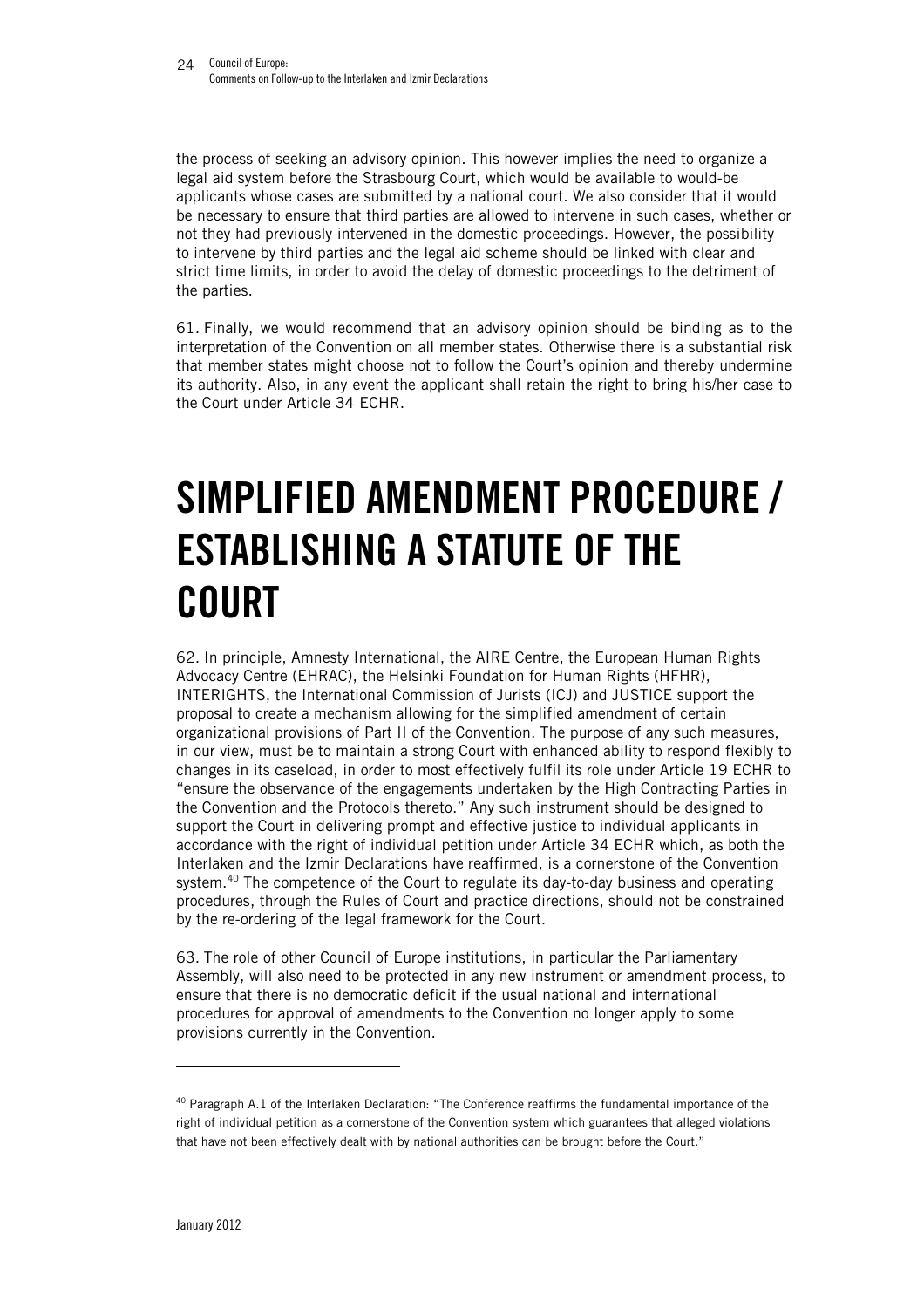64. As to the modalities for the introduction of a simplified amendment procedure, we would favour a new clause in the Convention, permitting the simplified amendment of certain organizational provisions of Part II (Model I in the Document on Modalities of the Committee of Experts on a simplified procedure for amendment of certain provisions of the European Convention on Human Rights - DH-PS).<sup>41</sup> This model would follow most closely the aims outlined above, of permitting more flexibility to the Court in responding to changes in its caseload, while preserving its competence as regards the Rules of Court.

65. Whatever model is adopted, the existing treaty amendment process must continue to apply to provisions of Part II that are fundamental to the Court's role in the protection of the Convention rights, to the right of individual petition and to the independence or autonomy of the Court. We are broadly satisfied that the list of Convention articles identified by DH-PS as suitable for simplified amendment process comply with these principles.<sup>42</sup> However we are concerned at the inclusion of Articles 42 and 44(2) on the finality of Chamber judgments in the list of provisions potentially subject to simplified amendment, since a prompt and reliable process for establishing the finality of judgments is essential to the effectiveness of the Court.

66. In accordance with the principles outlined above, the organizations consider that the Rules of Court should retain their current scope, amendment of their provisions remaining within the competence of the Court. We do not support the transfer of provisions of the Rules to any instrument where they could be subject to a simplified amendment procedure. In particular, we consider it crucial that any proposal to "elevate" the Court's power to issue interim measures (now set out in Rule 39 of the Court and the Court's case law) must ensure that this power is neither amended in substance nor made subject to a flexible amendment procedure. As has been recognised by the Grand Chamber, Rule 39 measures are binding on states parties, and play a vital role in allowing the Court to secure the effective protection of Convention rights. Restriction of the effect or scope of the Court's competence to issue interim measures, through a Statute or new Convention provision, would raise serious issues of inconsistency with Article 34 and significantly impair the Court's authority and effectiveness in protecting Convention rights.

67. If it is decided to include a provision on interim measures in the Convention or a Statute, then the organizations could accept the current proposals set out in the DH-PS Document on Modalities<sup>43</sup> for Article 34 *bis*. However if this model is adopted we consider it important that the text in square brackets, on extreme gravity and urgency or the need to avoid irreparable damage, is not included, since this unduly constrains the Court's capacity to determine the circumstances in which interim measures may be indicated. We note that the text in square brackets is adapted from Article 63(2) of the American Convention on Human Rights on interim measures. We consider that adoption of this standard would introduce unnecessary uncertainties into the settled law of the Convention on interim measures, as affirmed by the Grand Chamber, which held in *Mamatkulov and Astrakov v Turkey* that, "in practice the Court applies Rule 39 only if there is an imminent risk of irreparable damage"<sup>44</sup>. Such modification of the jurisprudence of the Court on

<sup>41</sup> Modalities for the introduction of a simplified amendment procedure: possible illustrative models, DH-PS (2011) 002rev2.

<sup>42</sup> See DH-PS(2011)002rev2, Model I.

<sup>43</sup> DH-PS(2011)002rev Model I.

<sup>44</sup> *Mamatkulov and Astrakov v Turkey*, App nos.46827/99 and 46951/99, GC, para.104, emphasis added.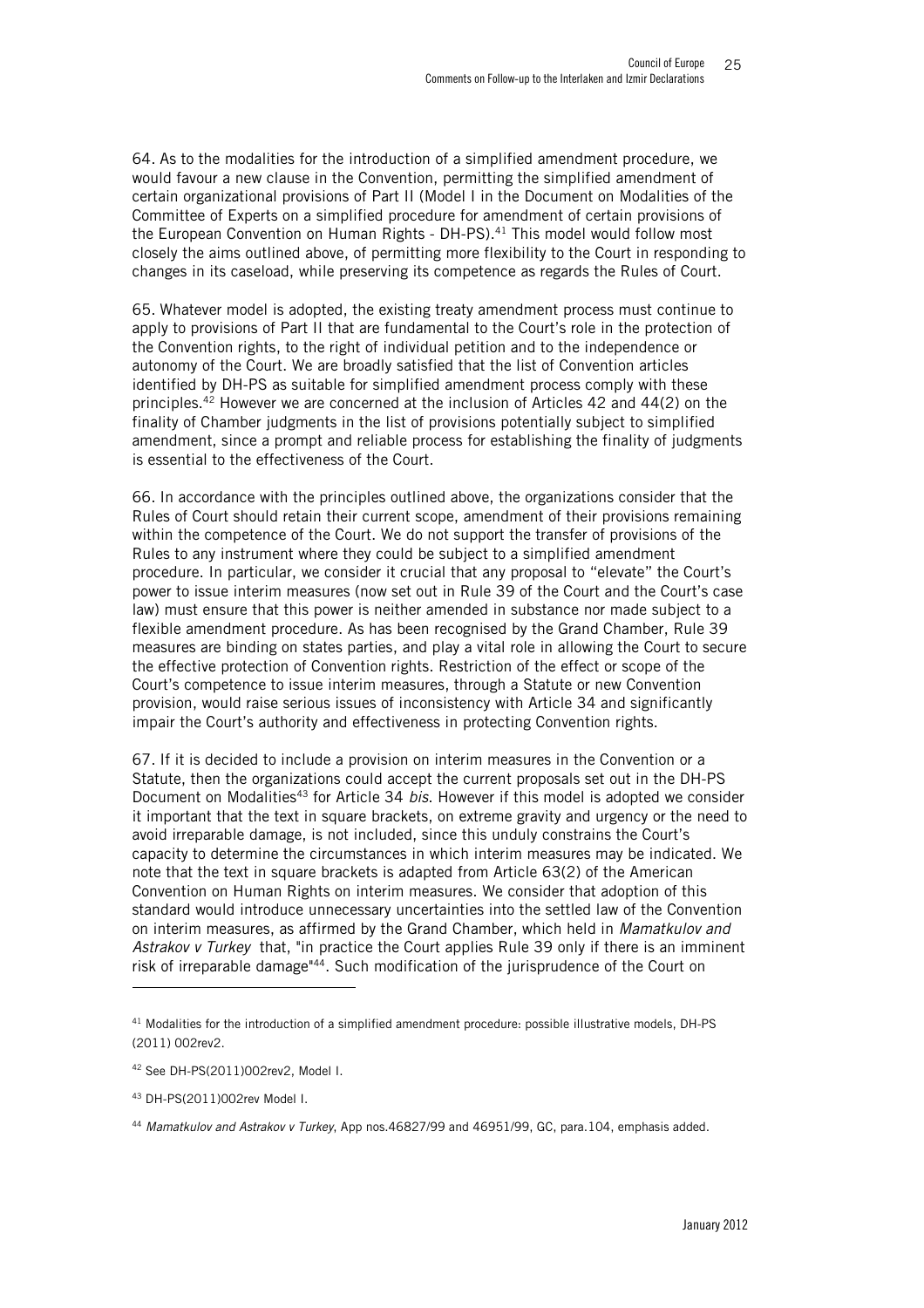interim measures is not, in our view, appropriate in the context of the current work of the CDDH which aims at re-ordering the Convention instruments in order to increase the flexibility and effectiveness of the Convention system.

68. If it is decided to include a provision on pilot judgments in either a Statute or the Convention, then such a provision should be limited to setting out the basic principle of such judgments, with the detail of the procedures remaining in the Rules of Court. This provision must not be subject to any simplified amendment procedure. Moreover, any new text should not constrain the Court in the development of this relatively new procedure. We would therefore support the text as proposed in Model I of the DH-PS Document on Modalities .<sup>45</sup> We would however object to the inclusion of further text from Rule 61 of the Rules of Court, as this would be unduly restrictive.

69. If it is decided to include unilateral declarations in the Convention or a Statute, then the organizations consider that the provision should likewise be confined to setting out the general principles for such declarations and should be excluded from any simplified amendment procedure. The current proposal for an Article 39 *bis* set out in Model I of the PH-PS Document on Modalities would satisfy these requirements. In particular, we consider it essential to make clear that unilateral declarations should be a subsidiary measure to friendly settlements.

70. With regard to the amendment process, we would to a large extent support the current text put forward in Model I of the DH-PS Document on Modalities, with inclusion of the Commissioner for Human Rights (currently mentioned in square brackets) among the institutions that should be consulted before amendments are adopted.<sup>46</sup>

71. We would like to underline in particular that the simplified amendment procedure which would apply either to certain provisions of the Convention or to a Statute must involve sufficient checks and balances, by including a real role for the Court, the Parliamentary Assembly, and other institutions of the Council of Europe, in addition to a vote of a least a two-thirds majority of the Committee of Ministers. The process must be transparent, and involve consultation with National Institutions for the Promotion and Protection of Human Rights, NGOs and lawyers who practice regularly before the Court.

72. It is particularly important that the Court as well as member states should be able to propose amendments; and that, as stressed previously by the Group of Wise Persons, $47$  any amendment should be subject to the Court's approval.

73. A substantial role should also be afforded to the Parliamentary Assembly in the amendment process, with provision for at least consultation with the Assembly; consideration should also be given to allowing the Assembly a power of veto to amendments. Full involvement of the Assembly in the process could help to redress the potential democratic deficit arising from the lesser role of national parliaments in a

<sup>45</sup> DH-PS (2011) 002rev. Model I, Article 45bis(1).

<sup>46</sup> DH-PS(2011)002 REV2, Model I, New article X of the ECHR, paras 1-4. While the procedure mentioned in the 5<sup>th</sup> paragraph would seem to provide the possibility for a system of checks and balances at the national level, its implementation in practice may prove difficult and undermine the aim underpinning a simplified amendment procedure.

<sup>&</sup>lt;sup>47</sup> Report of the Group of Wise Persons to the Committee of Ministers, CM (2006) 2-3, 15 November 2006, para. 46.